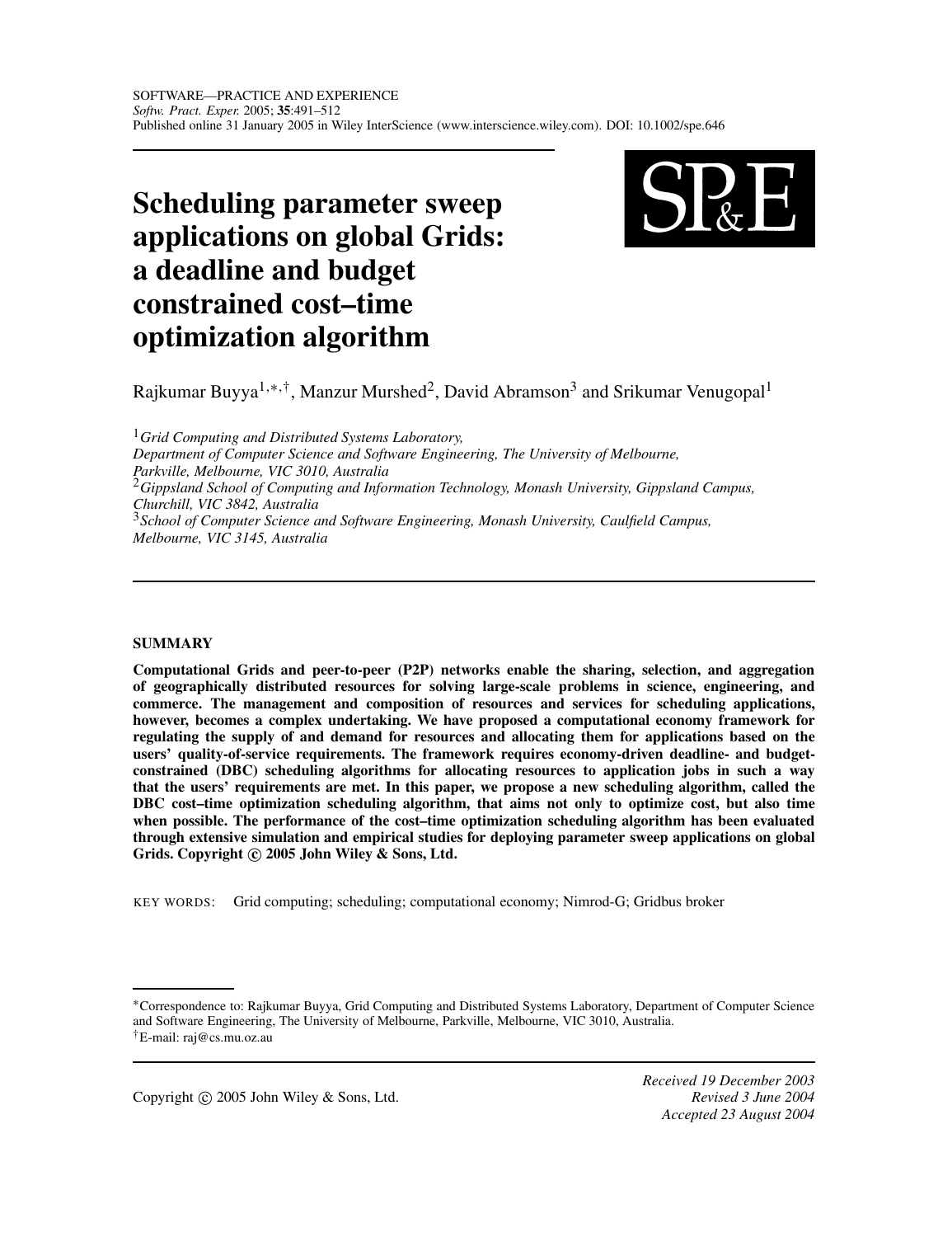# **1. INTRODUCTION**

Computational Grids [[1\]](#page-19-1) and *peer-to-peer* (P2P) computing [[2\]](#page-19-2) networks are emerging as nextgeneration parallel and distributed computing platforms for solving large-scale computational and data-intensive problems in science, engineering, and commerce. They enable the *sharing*, *selection*, and *aggregation* of a wide variety of geographically distributed resources including supercomputers, storage systems, databases, data sources, and specialized devices owned by different organizations. However, resource management and application scheduling is a complex undertaking due to largescale heterogeneity in resources, management policies, users, and application requirements in these environments [\[3\]](#page-19-0).

A typical world-wide Grid computing environment is shown in Figure [1.](#page-2-1) In such a Grid marketplace and economy, the two key players are: *resource owners* (Grid service providers) and *end users* (Grid service consumers). The *resource owners* and *consumers*/*end-users* have different goals, objectives, strategies, and demand patterns. The resources are heterogeneous in terms of their architecture, power, configuration, and availability. They are owned and managed by different organizations with different access policies and cost models that vary with time, users, and priorities. Different applications have different computational models that vary with the nature of the problem.

In our earlier work [\[4–7](#page-20-2)], we investigated the use of economics as a metaphor for management of resources and scheduling applications in Grid computing environments. The computational economy framework provides a mechanism for regulating the supply of and demand for resources and allocating them to applications based on the users' quality-of-services (QoS) requirements [\[3\]](#page-19-0). It also offers an incentive to resource owners for sharing resources on the Grid, and offers end users a trade-off between the timeframe for result delivery and computational expenses.

A Grid scheduler, often called *resource broker*, acts as an interface between the user and distributed resources and hides the complexities of Grid computing [\[4](#page-20-2),[5\]](#page-20-0). It performs resource discovery, negotiates for access costs using trading services, maps jobs to resources (*scheduling*), stages the application and data for processing (*deployment*), starts job execution, and finally gathers the results. It is also responsible for monitoring and tracking the progress of application execution along with adapting to the changes in the runtime environment of the Grid, variation in resource share availability, and failures. Essentially, the Grid broker does application scheduling on distributed Grid resources on which it does not have full control—the local scheduler has its own policies and performs actual allocation of resource(s) to the user  $job(s)$ .

The previous work in scheduling on distributed systems such as clusters and supercomputers has focused on extracting the maximum throughput from the entire system [[8,](#page-20-3)[9](#page-20-1)]. Grid scheduling, as shown by some of the related works in Section [2,](#page-2-0) concentrates on improving response times in an environment containing *autonomous* resources whose availability dynamically varies with time. The Grid scheduler has to interact with the local schedulers managing computational resources and adapt its behavior to changing resource loads. Thus the scheduling is conducted from the perspective of the application or the user rather than that of the system.

In our Grid economy framework, the resource brokers use economy-driven *deadline and budgetconstrained* (DBC) scheduling algorithms for allocating resources to application jobs in such a way that the users' requirements are met. In our early work [[7\]](#page-20-4), we developed three scheduling algorithms for cost, time, and time-variant optimization strategies that support deadline and budget constraints.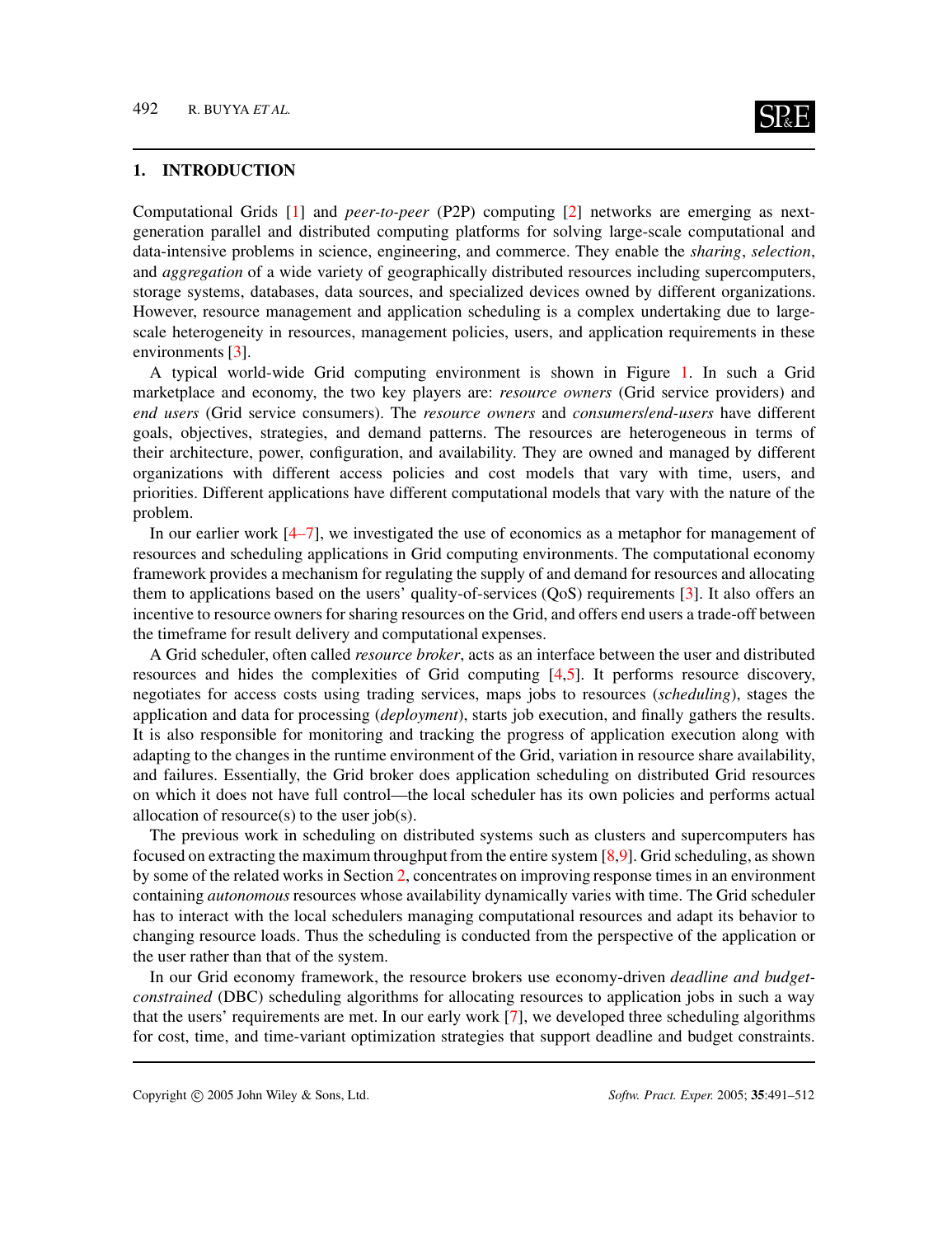<span id="page-2-1"></span>

Figure 1. A generic view of the World-Wide Grid computing environment.

We implemented them within the Nimrod-G broker and explored their capability for scheduling taskfarming or parameter-sweep applications such as drug design [\[10\]](#page-20-5) on the World-Wide Grid (WWG) testbed resources [[8\]](#page-20-3). To meet users' QoS requirements, the broker leases Grid resources and services dynamically at runtime depending on their capability, cost, and availability.

In this work, we propose a new scheduling algorithm, called *DBC cost–time optimization*, which extends the DBC cost-optimization algorithm to optimize for time, keeping the cost of computation at the minimum. Resources with the same cost are grouped together and a time-optimization scheduling strategy is applied while allocating jobs to a group. We demonstrate the ability of this new scheduling algorithm by implementing it within the economic Grid resource broker simulator built using the GridSim toolkit  $[11]$  $[11]$ . The performance of this new algorithm is evaluated by scheduling a synthetic task-farming application on simulated WWG testbed resources for different deadline and budget scenarios. We then compare and contrast the results of scheduling with the cost-optimization algorithm.

The rest of this paper is organized as follows. The related works in Grid resource management and scheduling are discussed in Section [2.](#page-2-0) Issues in scheduling applications on Grids along with a new DBC cost–time optimization scheduling algorithm proposed in this paper are discussed in Section [3.](#page-4-0) An economy-driven grid resource broker simulated using the GridSim toolkit and its internal components that simulate and manage the execution of task-farming applications are presented in Section [4](#page-7-0). The simulation of heterogeneous resources with different capabilities and access costs, the creation of a synthetic application, and the evaluation, by simulation, of the proposed cost–time optimization scheduling algorithm versus the cost optimization algorithm is discussed in Section [5](#page-8-0). The proposed algorithm is evaluated by empirical studies in Section [6](#page-13-0). The final section presents the summary and conclusion.

## <span id="page-2-0"></span>**2. RELATED WORK**

A number of projects are investigating scheduling on distributed systems [\[3\]](#page-19-0). They include Grid resource management and scheduling systems such as Condor  $[12,13]$  $[12,13]$  $[12,13]$ , Globus  $[14]$ , Legion  $[15]$  $[15]$ ,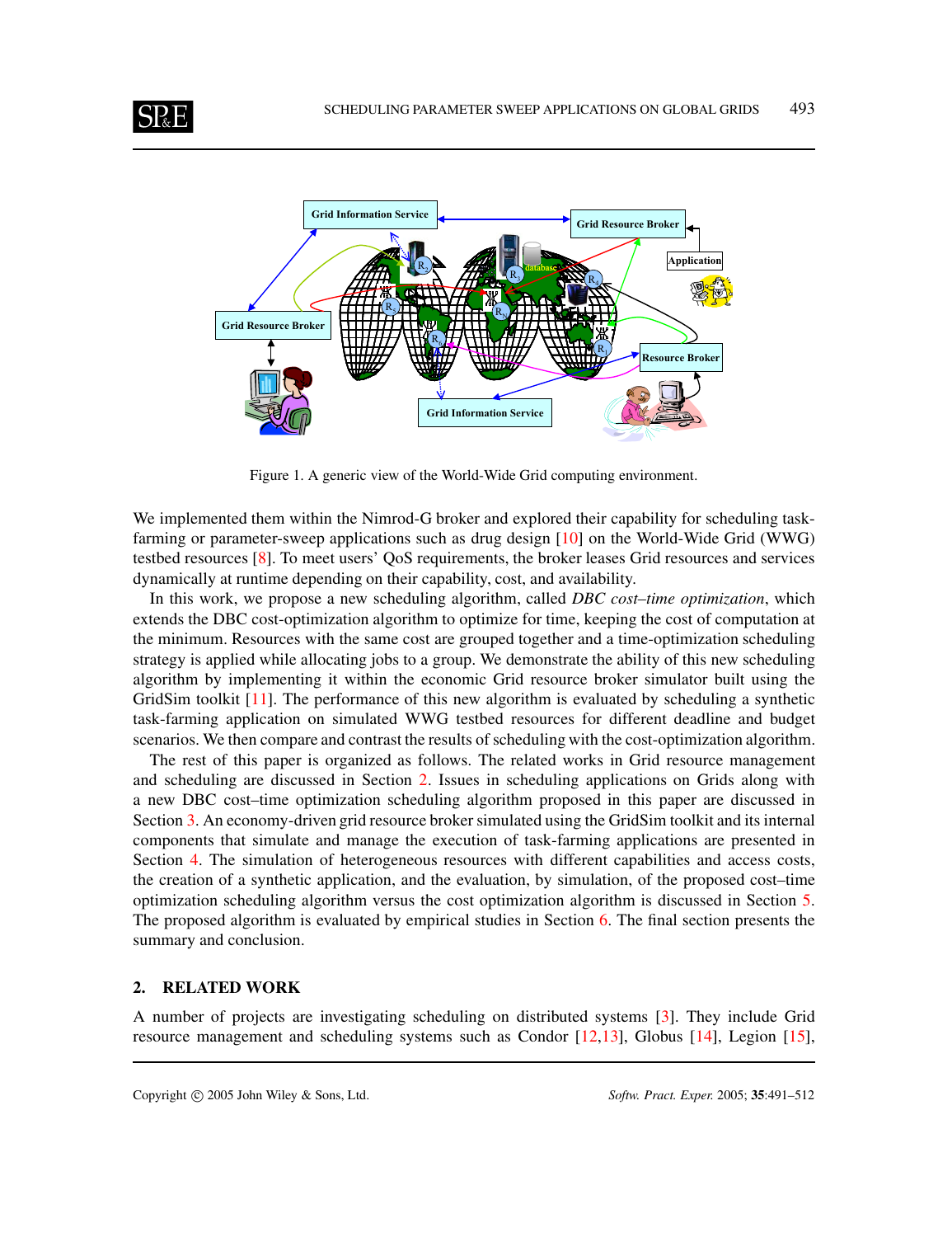AppLeS [\[16](#page-20-14)], NetSolve [\[17](#page-20-11)], and DISCWorld [[18\]](#page-20-19), which use system-centric scheduling strategies, and REXEC [\[19](#page-20-15)] and Spawn [\[20\]](#page-20-12), which support computational economy-based resource management within cluster computing environments. The interest in computational economy is rapidly increasing within the Grid community  $[21]$  $[21]$  and projects such as G-Commerce  $[22]$  are exploring competitive resource pricing and allocation issues within the Grid environments.

The Application-Level Scheduling (AppLeS) project builds agents for each application responsible for offering a scheduling mechanism  $[16]$  $[16]$ . It uses a system-centric scheduling policy, which is targeted at minimizing the completion time—it does not take account of the economic cost of jobs processing while selecting resources. A recently developed AppLeS parameter-sweep template (APST) also uses system-centric scheduling strategies [[23\]](#page-20-17).

NetSolve is a client–agent–server system, which enables the user to solve complex scientific problems remotely [\[17](#page-20-11)]. The NetSolve agent does the scheduling by searching for those resources that offer the best performance in a network. The applications need to be built using one of the application programming interfaces (APIs) provided by NetSolve to perform remote procedure call (RPC)-like computations. NetSolve also provides an API for creating *task-farming* applications. The scheduling system maps jobs on resources that have appropriate libraries without taking the cost/price for processing jobs on them into consideration. Ninf [\[24](#page-20-18)] is an RPC implementation for grid computing similar to NetSolve.

Distributed Information Systems Control World (DISCWorld) is a service-oriented metacomputing environment, based on the client–server–server model [[18\]](#page-20-19). Remote users can log in to this environment over the Internet and request access to data, and also invoke services or operations on the available data. DISCWorld aims for remote information access. The scheduling strategies used in the DISCWorld system are also system-centric in nature.

Another related tool that uses the concept of computational economy is REXEC, a remote execution environment [[19\]](#page-20-15) for co-operative distributed systems such as clusters with a centralized scheduling manager. At the command line, the maximum rate (credits per minute) that the user is willing to pay for CPU time can be specified. The REXEC client selects a node that fits the user's requirements and executes the application on it. The REXEC system provides an extended shell for remote execution of applications on clusters. Its scheduling strategies are targeted for centralized systems, and the allocation of resource share is proportional to the users' valuation of their jobs. In our Grid resource broker, scheduling strategies are targeted for geographically distributed systems—each resource has its own scheduler that performs actual allocation of resources to user jobs. That means cluster schedulers use cooperative computing economy since they aim for global optimization, whereas Grid schedulers use competitive computing economy since every entity aims to optimize its own objectives.

Spawn [\[20\]](#page-20-12) is one of the earliest computational-economies-based resource-allocation systems. It uses a second-price auction model where tasks have to bid for computational time. Allocation of funding for tasks has to be performed by the application-level manager, which needs to be implemented by a programmer along with the necessary allocation strategies and priorities. That is, Spawn has mostly focused on developing an auction-based infrastructure for the computing marketplace and has left it to the programmers (application developers) to take care of allocation policies and algorithms. In fact, this complements the work described in this paper, as our focus is on developing a computational-economy-based application-scheduling system in addition to providing a parametersweep application-creation framework.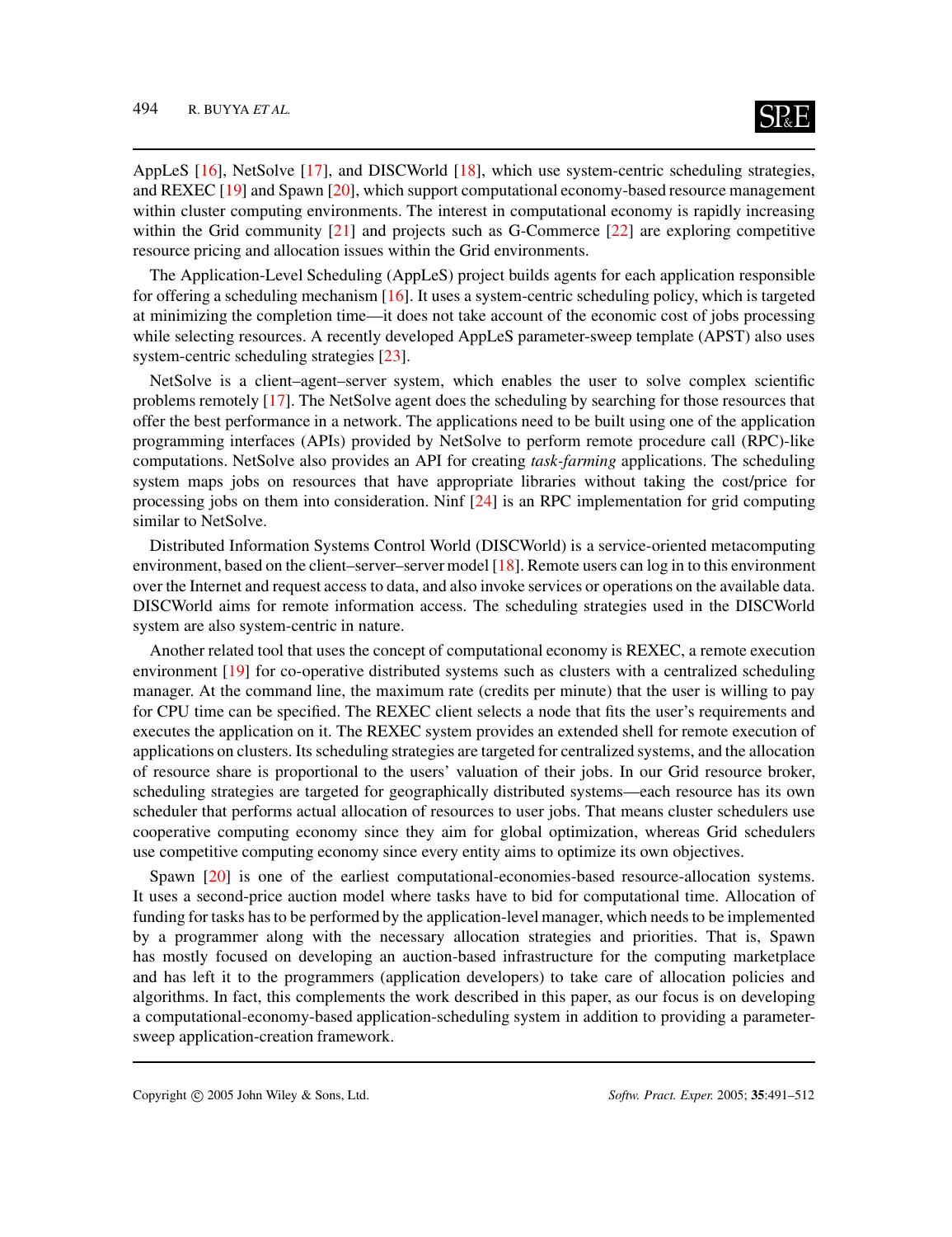

A number of works have explored the problem of deadline scheduling in real-time systems [\[25–27](#page-20-20)]. However, they mostly consider deadline parameters for individual jobs rather than groups. In addition, they have not addressed the concept of leasing third party services for meeting the deadline as they are restricted to centralized resource management schemes and single administrative domain resources.

#### <span id="page-4-0"></span>**3. DBC COST–TIME OPTIMIZATION SCHEDULING ALGORITHM**

#### **3.1. Application model and scheduling**

The parameter-sweep application model has emerged as a 'killer application model' [\[4\]](#page-20-2) for composing high-throughput computing (HTC) applications for processing on global Grids. This model is a combination of task and data parallel models and applications formulated using this model contain large number of independent jobs operating on different data sets. A range of scenarios and parameters to be explored are applied to the program input values to generate different data sets. The programming and execution model of such applications resembles the Single Program Multiple Data (SPMD) model. The execution model essentially involves processing *N* independent jobs (each with the same task specification, but a different dataset) on *M* distributed computers where *N* is, typically, much larger than *M*. Fortunately, this high-throughput parametric computing model is simple, yet powerful enough to formulate distributed execution of many application areas such as: radiation equipment calibration analysis  $[4]$ , searching for extra-terrestrial intelligence  $[28]$  $[28]$ , protein folding  $[29]$  $[29]$ , molecular modeling for drug design  $[10]$  $[10]$ , human-genome sequence analysis  $[30]$ , brain activity analysis, high-energy physics events analysis [\[31](#page-21-0)], *ad hoc* network simulation [[32\]](#page-21-3), crash simulation, tomography [\[33](#page-21-5)], financial modeling, and Mcell simulations [\[34](#page-21-6)]. Therefore, high-throughput parametric computing is considered as the killer application for the Grid.

Scheduling and orchestrating the execution of parameter-sweep applications on world-wide distributed computers appears simple, but complexity arises when users place QoS constraints such as execution completion time (deadline) and computation cost (budget) limitations along with optimization parameter preference. Such a guarantee of service is hard to provide in a Grid environment since its resources are shared, heterogeneous, distributed in nature, and owned by different organizations which have their own policies and charging mechanisms. In addition, scheduling algorithms need to adapt to the changing load and resource availability conditions in the Grid in order to achieve performance and at the same time meet the deadline and budget constraints.

The integration of computational economy as part of a scheduling system greatly influences the way computational resources are selected to meet the users' requirements. A user should be able to submit their application along with their requirements to a scheduling system such as Nimrod-G, which can process the application on the Grid on the user's behalf and try to complete the assigned work within a given deadline and cost. The deadline represents a time by which the user requires the result, and is often imposed by external factors like production schedules or research deadlines.

## **3.2. A new scheduling algorithm**

We have developed a number of algorithms for DBC scheduling of task-farming parameter-sweep applications on the Grid. They are: cost-optimization, time-optimization, and conservative timeoptimization scheduling algorithms. The performance of these algorithms has been evaluated by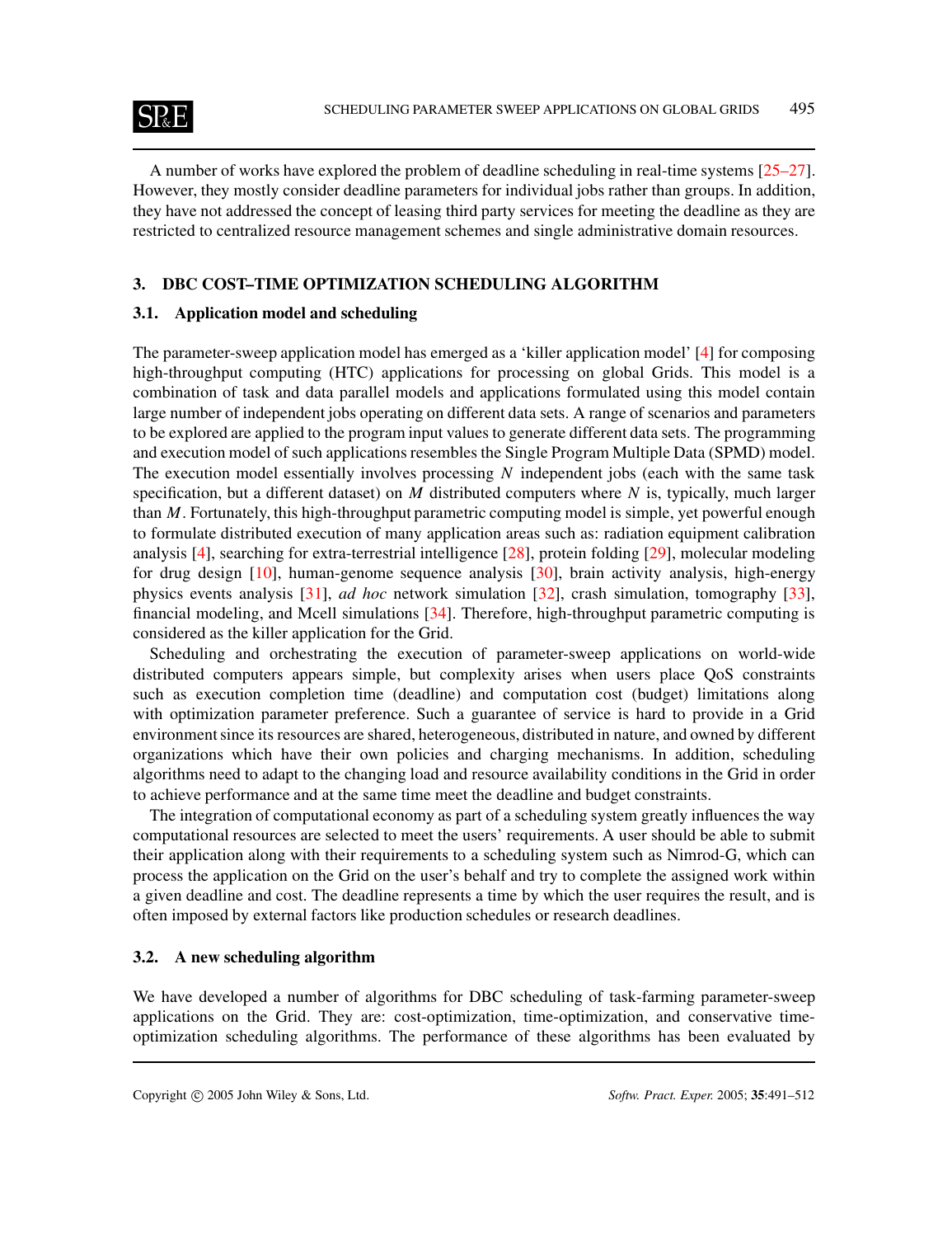implementing them within the Nimrod-G resource broker  $[11]$  $[11]$  for scheduling real-world applications and economic-broker simulators [[7\]](#page-20-4) through synthetic workloads.

In this paper, we propose a new DBC Grid scheduling algorithm, called the cost–time optimization scheduling algorithm, which builds on the cost-optimization and time-optimization scheduling algorithms. This is accomplished by applying the time-optimization algorithm to schedule task-farming application jobs on distributed resources having the same processing cost. A detailed algorithm for mapping jobs to resources based on this new strategy is listed in Figure [2.](#page-6-0) An application containing *N* jobs along with the deadline and budget constraints are passed as input parameters to the algorithm for processing on *M* distributed resources/machines. Essentially, the user passes these details to the Grid broker that leases resources dynamically at runtime depending on their availability, capability, cost, and users' QoS requirements. In the next subsection, we discuss methods for evaluation of this new algorithm, and later sections present detailed evaluation.

#### **3.3. Evaluation methods and complexity analysis**

A variety of techniques and technologies exist for carrying out performance evaluation of resourcemanagement and scheduling algorithms. Some evaluation techniques include: analytical, simulation, emulation and empirical. Some of the notable Grid tools are SimGrid [\[35](#page-21-8)] and GridSim [[11\]](#page-20-10) for *simulation*; MicroGrid [[36\]](#page-21-7) for *emulation*; and Nimrod-G [\[5\]](#page-20-0) that supports creation of pluggable schedulers for *empirical* evaluation. In addition, empirical evaluation needs system-level Grid middleware such as Globus for deploying jobs securely on Grid testbed resources.

Through analysis of the algorithm listed in Figure [2,](#page-6-0) it can be seen that the loop in step  $4(e)$ determines the time complexity. This loop costs 1 when there is 1 resource group (i.e. when all *M* machines are of the same cost) and *M* when there are *M* resource groups (i.e. all machines have different costs). Within this loop, the loop in step 4(i) costs *N*. Within the second loop, the step leading to job matching costs is *M* for 1 resource group and 1 for *M* resource groups.

Bringing it all together, the overall complexity can be calculated as:

- $O(1 * (N * (M)) = O(NM)$  when all resources have the same cost; and
- $O(M * (N * (1))) = O(NM)$  when all resources have different costs.

The cost-optimization algorithm also has a time complexity of O*(NM)*. However, as we will show in later sections, the cost–time-optimization algorithm processes the jobs in less time than the costoptimization algorithm while using the same amount of budget.

Further on in this paper, we use simulation and empirical methods to evaluate the performance of an economic-based resource allocation strategy. Simulation allows the creation of large-scale virtual Grid environments, and usage and availability scenarios that can be repeated and controlled. We have selected GridSim for simulation as it supports modeling and simulation of a variety of resources shared and distributed memory machines, managed as time- or space-shared resources. To evaluate the feasibility of the proposed scheduling strategy, we have implemented a plug-in scheduler for the Nimrod-G Grid resource broker. However, it should be noted that in a real Grid testbed, it is impossible to conduct *repeatable* and *comparable* evaluations as the availability of resources varies with time and there is no centralized control to create a stable environment. Sections [5](#page-8-0) and [6](#page-13-0) present the results of evaluation through simulation and empirical methods respectively.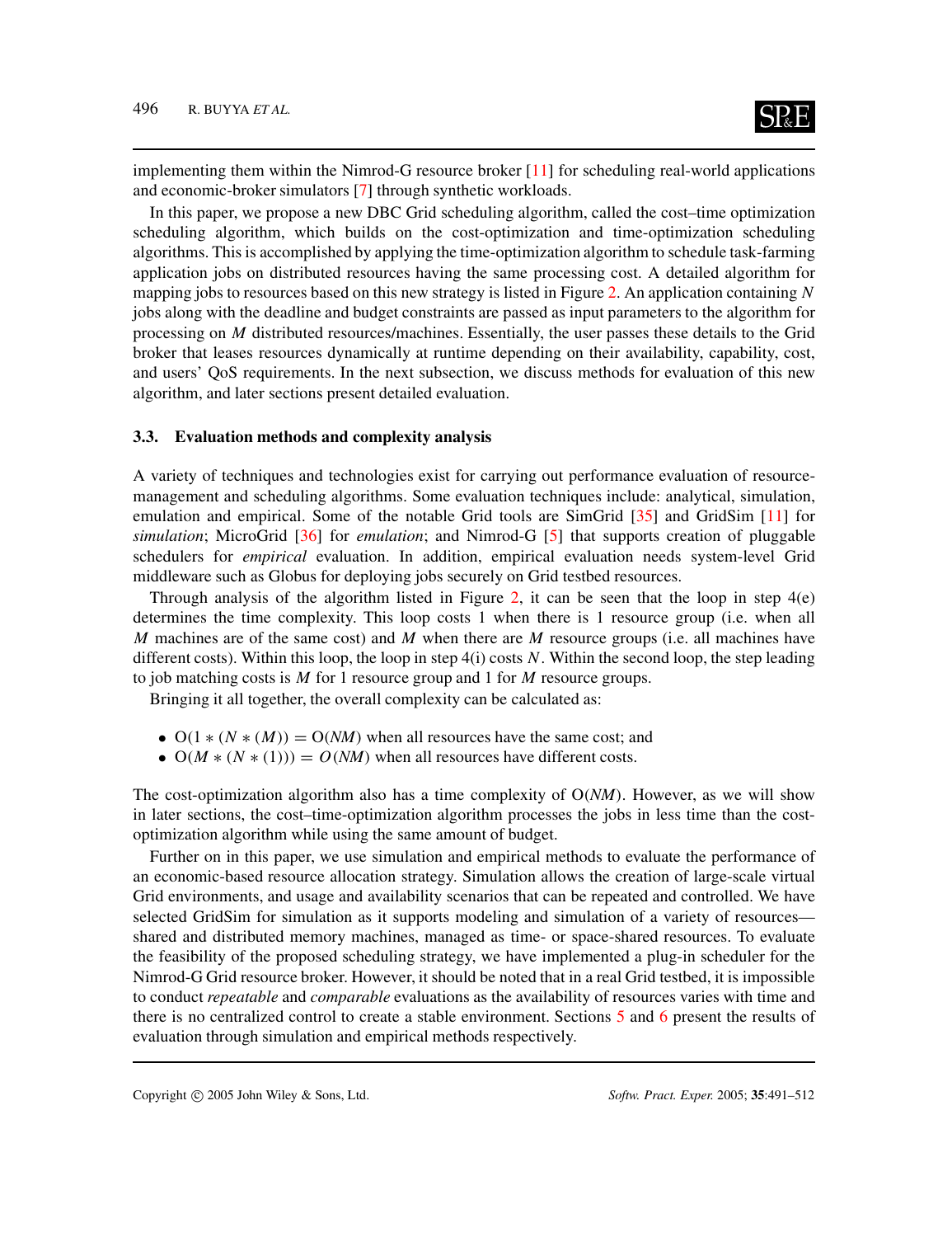

<span id="page-6-0"></span>*Algorithm*: *DSC Scheduling with Cost Time Optimization* (*Application*: *N jobs*, *Resources*: *M*, *Deadline*: *D*, *Budget*: *B*)

- (1) RESOURCE DISCOVERY: Identify characteristics, configuration, capability, and suitability of resources using the Grid information services (GIS).
- (2) RESOURCE TRADING: Identify *the cost* of all resources and *the capability* to be delivered per cost-unit. The *resource cost* can be expressed in units such as processing cost per Million Instructions (MI) cost per job, CPU cost per time unit etc., and the scheduler needs to choose suitable units for comparison.
- (3) If the user supplies *d* and *b* factors, then determine the absolute deadline and budget based on the capability of resources and their cost, and the application processing requirement (e.g. total MI required).
- (4) SCHEDULING: Repeat while there exist *unprocessed jobs* and the current time and processing expenses are within the deadline and budget limits. [This step is triggered for each scheduling event or whenever a job completes. The event period is a function of deadline, job processing time, rescheduling overhead, resource share variation, etc.]

[SCHEDULE ADVISOR with Policy]

- (a) For each resource, predict and establish the *job consumption rate* or *the available resource share* through the measure and extrapolation strategy taking into account the time taken to process previous jobs.
- (b) SORT the resources by increasing order of *cost*. If two or more resources have the *same cost*, order them such that powerful ones (e.g. higher job consumption rate or resource share availability, but, the first time, based on the total theoretical capability, say the total Million Instructions per second (MIPS) are preferred first.
- (c) *Create resource groups* containing resources with the same cost.
- (d) If any of the resource has jobs assigned to it in the previous scheduling event, but not dispatched to the resource for execution and there is variation in resource availability, then move appropriate number of jobs to the Unassigned-Jobs-List. This helps in updating the whole schedule based on the latest resource availability information.
- (e) Repeat the following steps for each resource group as long as there exist unassigned jobs:

(i) *Repeat the following steps for each job in the Unassigned-Jobs-List depending on the processing cost and the budget availability*: [It uses the *time optimization strategy*.]

- Select a job from the Unassigned-Jobs-List.
- For each resource, calculate/predict the job completion time taking into account previously assigned jobs and the job completion rate and resource share availability.
- Identify the resource with the least completion time and assign the job to it provided it is able to complete the job within the deadline. Remove the assigned job from the Unassigned-Jobs-List.

#### (5) [DISPATCHER with Policy]

*Repeat the following steps for each resource if it has jobs to be dispatched*:

• Identify the number of jobs that can be submitted without overloading the resource. Our default policy is to dispatch jobs as long as the number of user jobs deployed (active or in queue) is less then the number of PEs (Processing Elements, i.e. CPUs) in the resource.

Figure 2. DBC scheduling with cost–time optimization.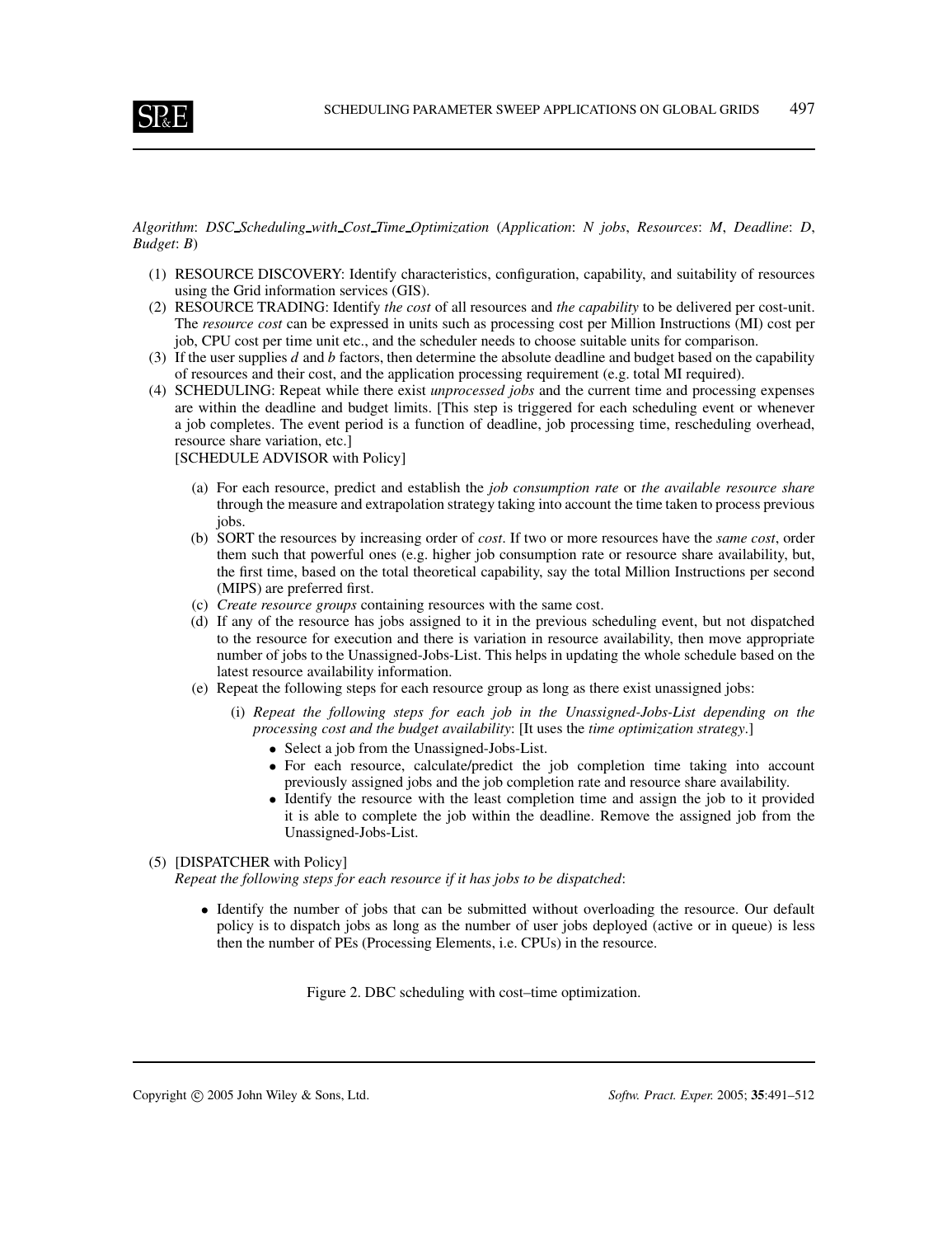## <span id="page-7-0"></span>**4. IMPLEMENTATION OF ECONOMIC GRID BROKER SIMULATOR**

The GridSim toolkit is used to simulate a Grid environment and a Nimrod-G-like deadline and budget constrained scheduling system called economic Grid resource broker. The simulated Grid environment contains multiple resources and user entities with different requirements. The user and broker entities extend the GridSim class. All the users create experiments containing application specification requirements (a set of Gridlets that represent application jobs) and QoS requirements (deadline and budget constraints with optimization strategy). When the simulation starts, the user entity creates an instance of its own broker entity and passes a request for processing application jobs. We briefly discuss features of the GridSim toolkit and its usage in the implementation of the economic broker simulator that supports performance evaluation of scheduling algorithms.

#### **4.1. GridSim: a Grid modeling and simulation toolkit**

The GridSim toolkit provides a comprehensive facility for simulation of different classes of heterogeneous resources, users, applications, resource brokers, and schedulers [\[11\]](#page-20-10). It has facilities for the modeling and simulation of resources and network connectivity with different capabilities, configurations, and domains. It supports primitives for application composition, information services for resource discovery, and interfaces for assigning application tasks to resources and managing their execution. These features can be used to simulate resource brokers or Grid schedulers for evaluating performance of scheduling algorithms or heuristics. We have used the GridSim toolkit to create a resource broker that simulates Nimrod-G for design and evaluation of deadline and budget constrained scheduling algorithms with cost and time optimizations.

The GridSim toolkit resource modeling facilities are used to simulate the World-Wide Grid resources managed as time- or space-shared scheduling policies. The broker and user entities extend the GridSim class to inherit ability for communication with other entities. In GridSim, application tasks/jobs are modeled as *Gridlet* objects that contain all the information related to the job and its execution management details such as job length in MI, disk input/output operations, input and output file sizes, and the job originator. The broker uses GridSim's job management protocols and services to map a Gridlet to a resource and manage it throughout its lifecycle. The broker also maintains full details of application scheduling trace data both at coarse and fine levels, which can be used in performance analysis.

## **4.2. Economic Grid broker simulator architecture**

The broker entity architecture and its interaction with other entities is shown in Figure [3.](#page-8-1) The key components of the broker are: experiment interface, resource discovery and trading, scheduling flow manager backed with scheduling heuristics and algorithms, Gridlets dispatcher, and Gridlets receptor. A detailed discussion of the broker implementation using the GridSim toolkit can be found in Buyya and Murshed [[11\]](#page-20-10). However, to enable the understanding of the broker framework in which the new scheduling algorithm is implemented, we briefly present its operational model.

(1) The user entity creates an experiment that contains the application description (a list of Gridlets to be processed) and sends user requirements to the broker via the experiment interface.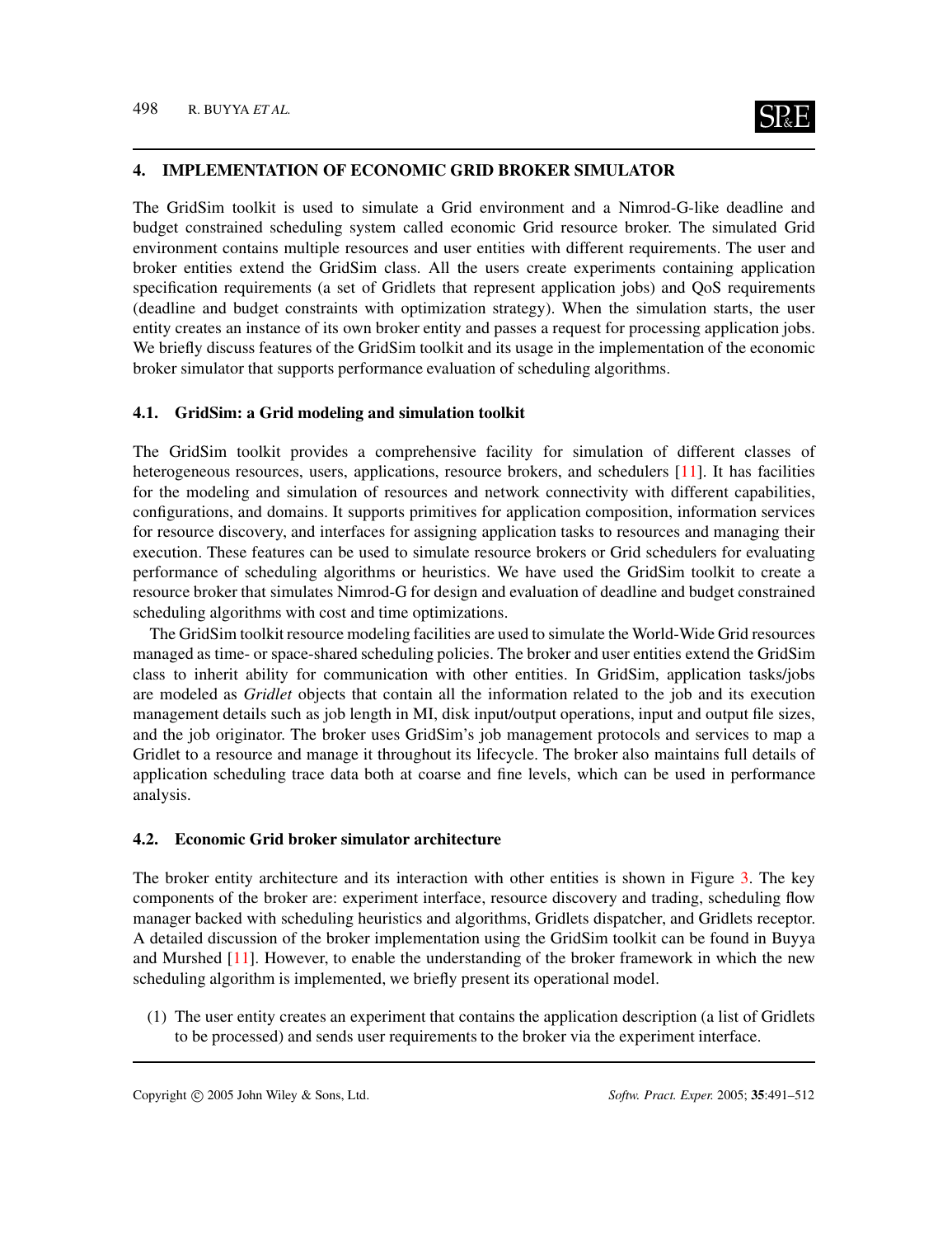

<span id="page-8-1"></span>

Figure 3. Economic Grid resource broker architecture and its interaction with other entities.

- (2) The broker resource discovery and trading module interacts with the GridSim GIS entity to identify the contact information of the resources, and then interacts with resources to establish their configuration and access cost. It creates a broker resource list that acts as a placeholder for maintaining resource properties, a list of Gridlets committed for execution on the resource, and the resource performance data as predicted through the measurement and extrapolation methodology.
- (3) The scheduling flow manager selects an appropriate scheduling algorithm for mapping Gridlets to resources depending on the user's requirements (deadline and budget limits, and optimization strategy—cost, cost–time, time, and conservative-time). Gridlets that are mapped to a specific resource are added to the Gridlets list in the broker resource. In this case, the broker selects the algorithm for DBC cost–time-optimization scheduling.
- (4) For each of the resources, the dispatcher selects the number of Gridlets that can be staged for execution according to the usage policy to avoid overloading resources with single user jobs.
- (5) The dispatcher then submits Gridlets to resources using the GridSim's asynchronous service.
- (6) When the Gridlet processing completes, the resource returns it to the broker's Gridlet receptor module, which then measures and updates the runtime parameter,*resource or MI share available to the user*. It aids in predicting the job consumption rate for making scheduling decisions.
- (7) Steps 3–6 continue until all the Gridlets are processed or the broker exceeds the deadline or budget limits. At the end, the broker returns updated experiment data along with processed Gridlets back to the user entity.

# <span id="page-8-0"></span>**5. SIMULATION-BASED PERFORMANCE EVALUATION**

To simulate and evaluate application scheduling in a GridSim environment using the economic Grid broker requires the modeling and creation of GridSim resources and applications that model jobs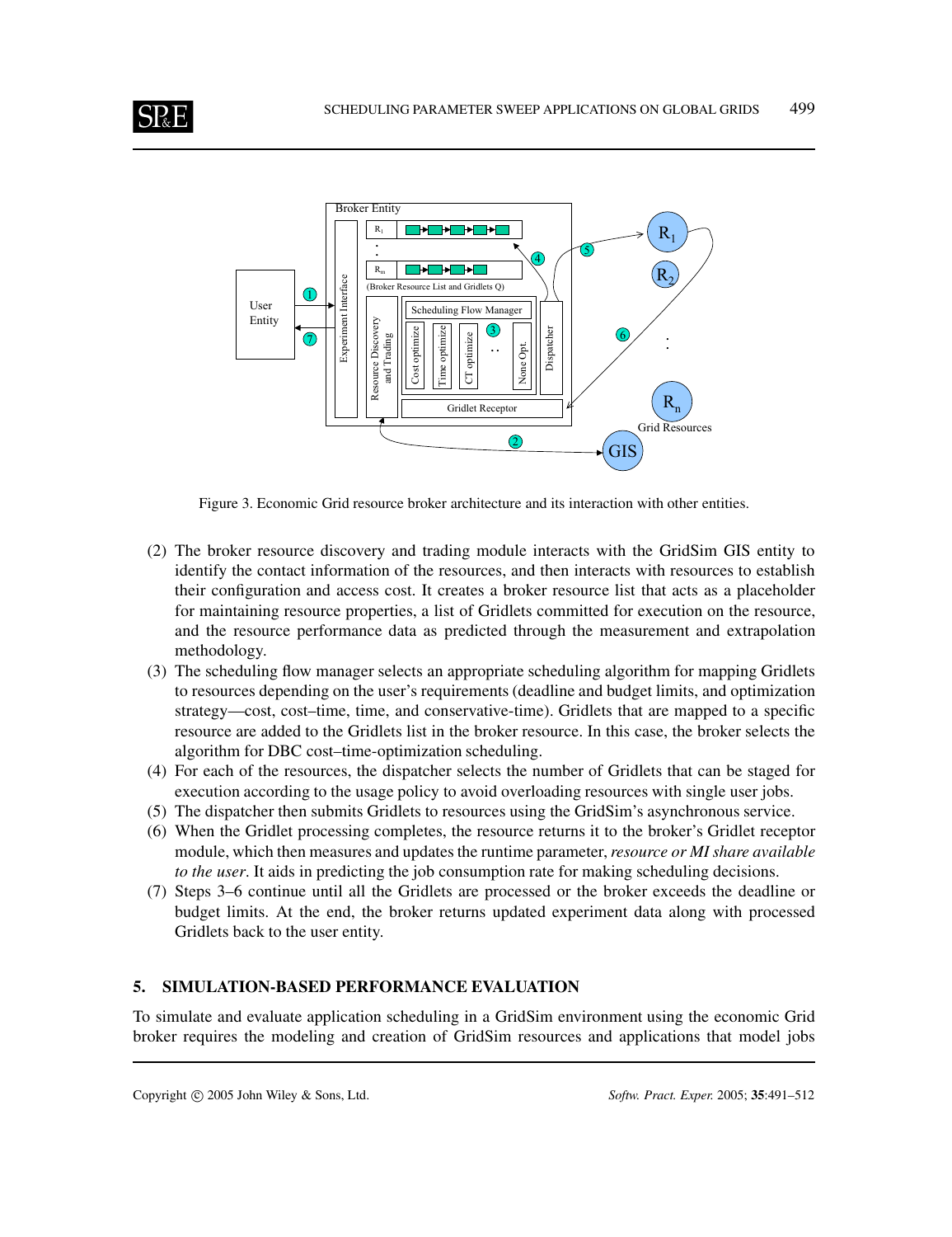

as Gridlets. In this section, we present resource and application modeling along with the results of scheduling experiments with QoS-driven application processing.

# **5.1. Resource modeling**

We modeled and simulated a number of time- and space-shared resources with different characteristics, configurations, and capability as those in the World-Wide Grid testbed. We have selected the latest CPU models AlphaServer ES40, Sun Netra 20, Intel VC820 (800EB MHz, Pentium III), and SGI Origin 3200 1X 500 MHz R14k, released by their manufacturers Compaq, Sun, Intel, and SGI respectively. The processing capability of these PEs in simulation time-units is modeled after the base value of the SPEC CPU (INT) 2000 benchmark ratings [[37\]](#page-21-10). To enable the users to model and express their application processing requirements in terms of MI or MIPS on the standard machine, we *assume the MIPS rating of PEs is same as the SPEC rating*.

Table [I](#page-10-0) shows the characteristics of the resources simulated and their PE access cost per time unit in Grid dollars (G\$). The PE capability of resources is derived from their actual SPEC rating and access cost in G\$ is artificially assigned. The simulated resources resemble the World-Wide Grid testbed resources used in the Nimrod-G scheduling experiments [[38\]](#page-21-9). The access cost of a PE in G\$/time unit does not necessarily reflect the cost of processing when PEs have different capabilities. The brokers need to translate the access cost into the G\$/MI for each resource. Such translation helps in identifying the relative cost of resources for processing Gridlets on them. It can be noted some of the resources in Table [I](#page-10-0) have the same MIPS/G\$, for example, R4 and R8.

# **5.2. Application modeling**

We have modeled a task-farming application that consists of 200 jobs. In GridSim, these jobs are packaged as Gridlets whose contents include the job length in MI, the size of job input, and output data in bytes, along with various other execution-related parameters when they move between the broker and resources. The job length is expressed in terms of the time it takes to run on a standard resource PE with SPEC/MIPS rating of 100. Gridlets' processing time is expressed in such a way that they are expected to take at least 100 time units with a random variation of 0–10 per cent on the positive side of the standard resource. That means Gridlets' job length (processing requirements) can be at least 10 000 MI with a random variation of 0–10 per cent on the positive side. This 0–10 per cent random variation in Gridlets' job length is introduced to model heterogeneous tasks similar to those present in the real-world parameter-sweep applications.

# **5.3. Scheduling experiments with cost- and cost–time-optimization strategies**

We performed both cost- and cost–time optimization scheduling experiments with different DBC values for a single user. The deadline is varied in simulation time from 100 to 3600 in steps of 500. The budget is varied from G\$ 5000 to 22 000 in steps of 1000. The number of Gridlets processed, deadline utilized, and budget spent for the DBC cost-optimization scheduling strategy is shown in Figures [4\(a\),](#page-11-0) [4\(c\),](#page-11-0) and [4\(e\),](#page-11-0) and for the cost–time-optimization scheduling strategy in Figures [4\(b\),](#page-11-0)  $4(d)$ , and  $4(f)$ . In both cases, when the deadline is low (e.g. 100 time units), the number of Gridlets processed increases as the budget value increases. When a higher budget is available, the broker leases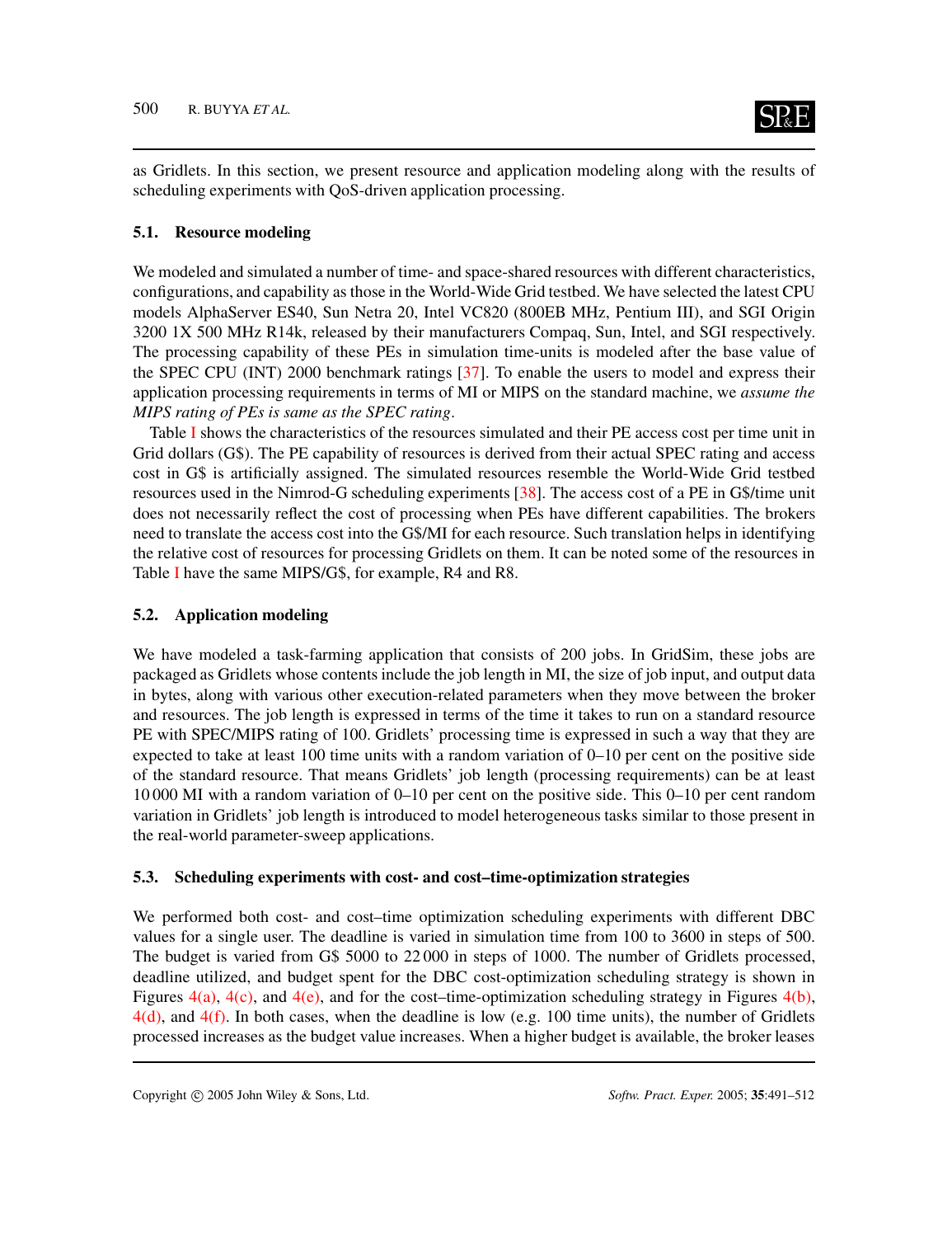<span id="page-10-0"></span>

|                                                                     |                        | <b>SPEC/MIPS</b><br>per G\$                           | 64.37                                      | 94.25                                 | 125.66                                  | 125.66                                  | 380.0                                     | 82.0                                  | 82.0                                  | 102.5                                                     | 380.0                                     | 68.33                                     | 125.66                                        |
|---------------------------------------------------------------------|------------------------|-------------------------------------------------------|--------------------------------------------|---------------------------------------|-----------------------------------------|-----------------------------------------|-------------------------------------------|---------------------------------------|---------------------------------------|-----------------------------------------------------------|-------------------------------------------|-------------------------------------------|-----------------------------------------------|
| Table I. World-Wide Grid testbed resources simulated using GridSim. | Price                  | time unit)<br>(G\$/PE                                 | $\infty$                                   | 4                                     |                                         |                                         |                                           |                                       |                                       |                                                           |                                           |                                           |                                               |
|                                                                     |                        | manager type<br>Resource                              | Time-shared                                | Time-shared                           | Time-shared                             | Time-shared                             | Time-shared                               | Time-shared                           | Time-shared                           | Space-shared                                              | Time-shared                               | Time-shared                               | Time-shared                                   |
|                                                                     | A <sub>PE</sub>        | <b>SPEC/MIPS</b><br>rating                            | 515                                        | 377                                   | 377                                     | 377                                     | 380                                       | 410                                   | 410                                   | 410                                                       | 380                                       | 410                                       | 377                                           |
|                                                                     | Equivalent resource in | (hostname, location)<br>World-Wide Grid               | VPAC, Melb, Australia<br>grendel.vpac.org, | hpc420.hpcc.jp, AIST,<br>Tokyo, Japan | AIST, Tokyo, Japan<br>hpc420-1.hpcc.jp, | AIST, Tokyo, Japan<br>hpc420-2.hpcc.jp, | barbera.cnuce.cnr.it,<br>CNR, Pisa, Italy | onyx1.zib.de, ZIB,<br>Berlin, Germany | Onyx3.zib.de, ZIB,<br>Berlin, Germany | Charles U., Prague,<br>mat.ruk.cuni.cz,<br>Czech Republic | marge.csm.port.ac.uk.<br>Portsmouth, U.K. | Manchester, U.K<br>green.cfs.ac.uk,       | ANL, Chicago, U.S.A.<br>pitcairn.mcs.anl.gov, |
|                                                                     | Reference resource     | type, node OS, no. of PEs<br>characteristics: vendor, | Compaq, AlphaServer,<br>CPU, OSF1, 4       | Sun, Ultra, Solaris, 4                | Sun, Ultra, Solaris, 4                  | Sun, Ultra, Solaris, 2                  | Intel, Pentium/VC820,<br>Linux, 2         | SGI, Origin 3200, IRIX, 6             | SGI, Origin 3200,<br>RIX, 16          | SGI, Origin 3200,<br>IRIX, 16                             | Intel, Pentium/VC820,<br>Linux, 2         | SGI, Origin 3200, IRIX, 4<br>(accessible) | Sun, Ultra, Solaris, 8,                       |
|                                                                     |                        | Resource name<br>in simulation                        | $\approx$                                  | $\overline{\mathbf{z}}$               | R <sub>2</sub>                          | R3                                      | R4                                        | R5                                    | R6                                    | R7                                                        | R8                                        | R9                                        | R <sub>10</sub>                               |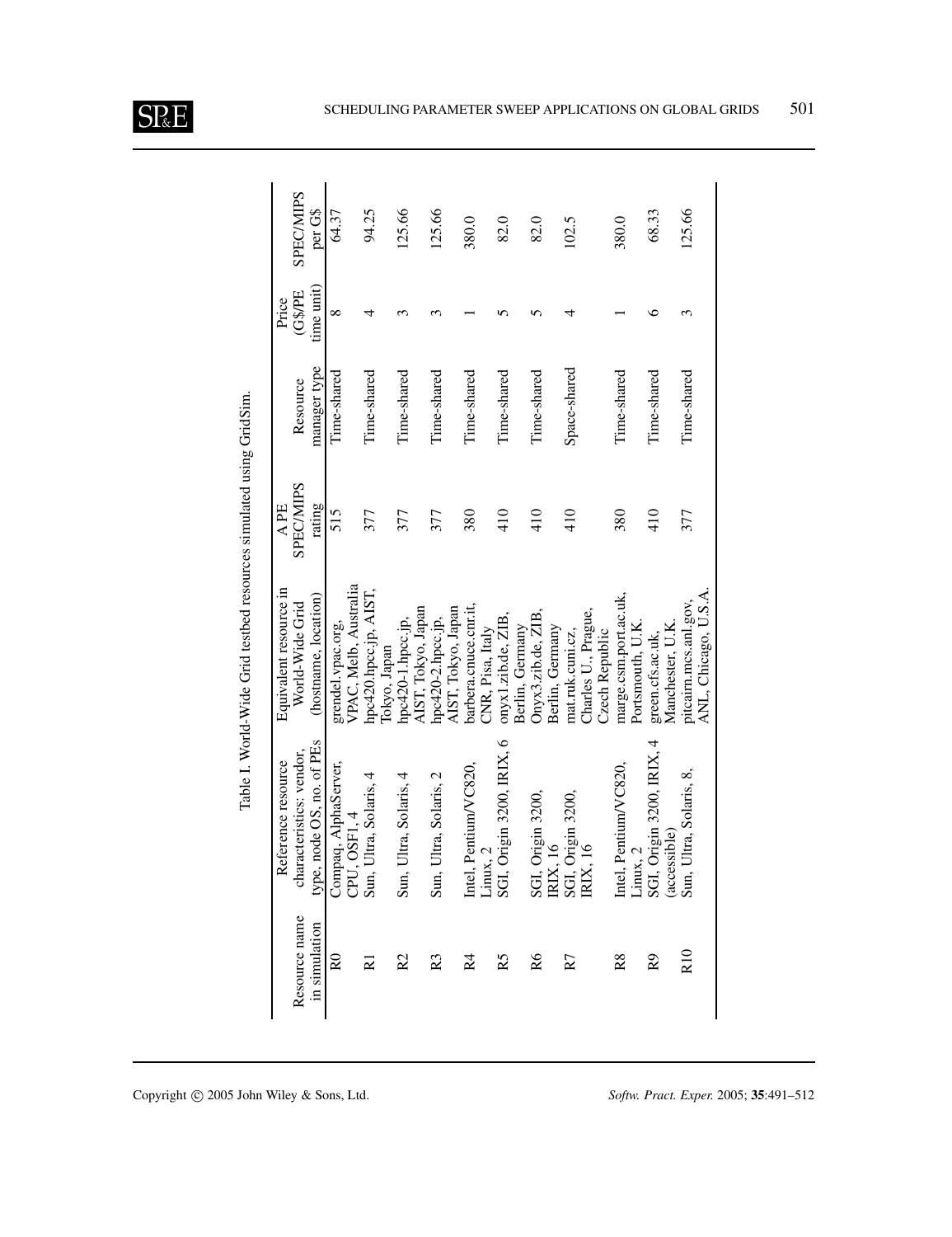$S_{\rm R}E$ 

<span id="page-11-0"></span>

Figure 4. The number of Gridlets processed, time, and budget spent for different deadline and time limits when scheduled using the cost- and cost–time-optimization algorithms: (a) no. of Gridlets processed; (b) no. of Gridlets processed; (c) time spent for processing Gridlets; (d) time spent for processing Gridlets; (e) budget spent for processing Gridlets; (f) budget spent for processing Gridlets.

c 2005 John Wiley & Sons, Ltd. *Softw. Pract. Exper.* 2005; **35**:491–512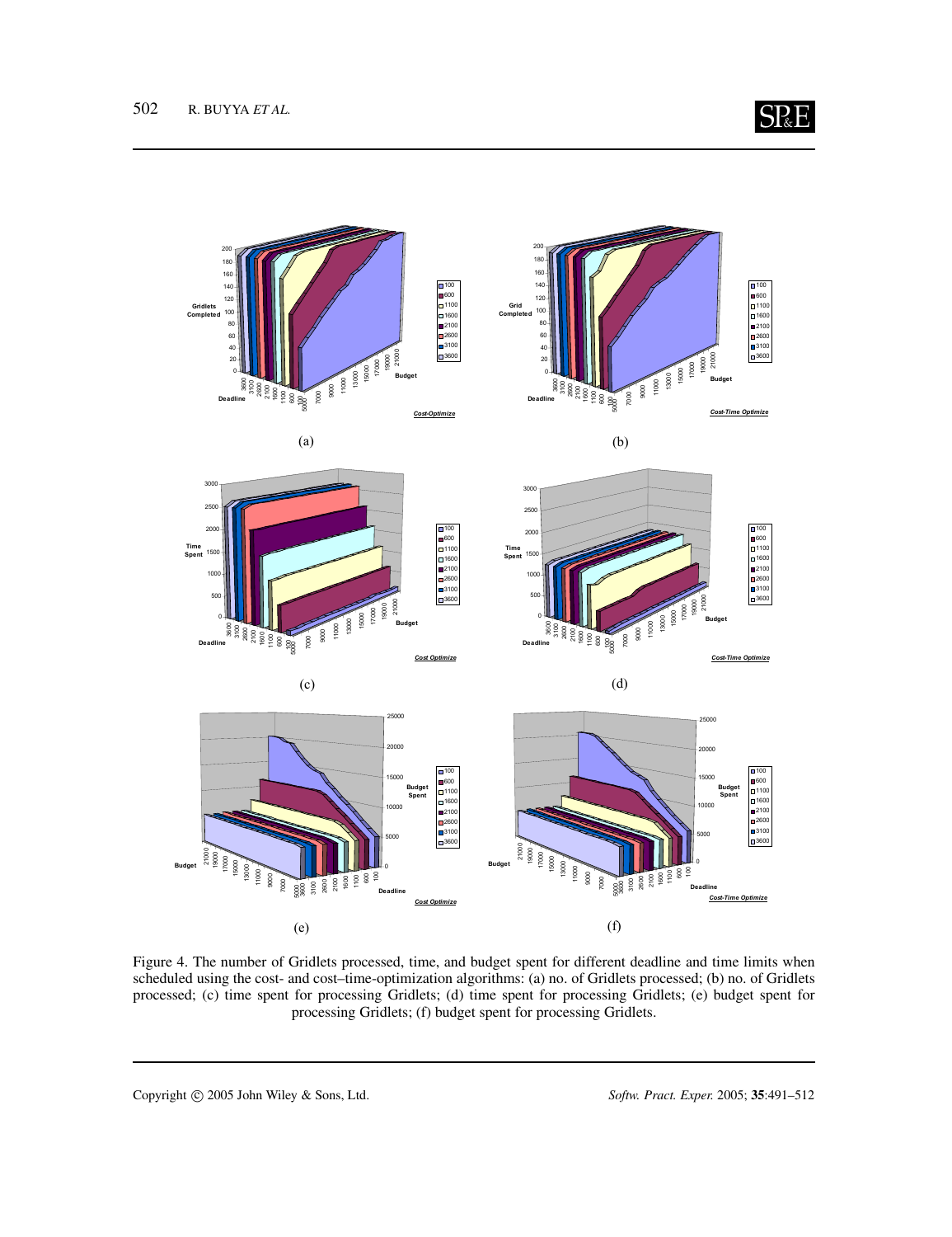expensive resources to process more jobs within the deadline. Alternatively, when scheduling with a low budget, the number of Gridlets processed increases as the deadline is relaxed.

The impact of budget for different values of deadline is shown in Figures  $4(e)$  and  $4(f)$  for cost and cost–time strategies. For a larger deadline value (see the time utilization for a deadline of 3600), the increase in budget value does not have much impact on resource selection. When the deadline is too tight (e.g. 100), it is likely that the complete budget is spent processing Gridlets within the deadline.

It can be observed that the number of Gridlets processed and the budget-spending pattern is similar for both scheduling strategies. However, the time spent for the completion of all the jobs is significantly different (see Figures  $4(c)$  and  $4(d)$ ), as the deadline becomes relaxed. For deadline values from 100 to 1100, the completion time for both cases is similar, but as the deadline increases (e.g. from 1600 to 3600), the experiment completion time for the cost–time-scheduling optimization strategy is much less than that for the cost-optimization scheduling strategy. This is because when there are many resources with the same MIPS/G\$, the cost–time-optimization scheduling strategy allocates jobs to them using the time-optimization strategy for the entire deadline duration since there is no need to spent extra budget for doing so. This does not happen in case of the cost-optimization strategy—it allocates as many jobs as the first cheapest resource can complete by the deadline, and then allocates the remaining jobs to the next cheapest resources.

A trace of resource selection and allocation using cost- and cost–time-optimization scheduling strategies, shown in Figure [5,](#page-13-1) indicates their impact on the application processing completion time. When the deadline is tight (e.g. 100), there is high demand for all the resources in a short time; the impact of cost- and cost–time-scheduling strategies on the completion time is similar as all the resources are used up so long as budget is available to process all jobs within the deadline (see Figures  $5(a)$  and  $5(b)$ ). However, when the deadline is relaxed (e.g. 3100), it is likely that all jobs can be completed using the first few cheapest resources. In this experiment there were resources with the same cost and capability (e.g. R4 and R8). The cost-optimization strategy selected resource R4 to process all the jobs (see Figure  $5(c)$ ), whereas the cost–time-optimization strategy selected both R4 and R8 (see Figure  $5(d)$ ) since both resources cost the same price, and completed the experiment earlier than the cost-optimization scheduling (see Figures  $4(c)$  and  $4(d)$ ). This situation can be observed clearly in scheduling experiments with a large budget for different deadline values (see Figure  $6$ ). Note that the left-most solid curve marked 'All' in the Resources axis in Figure [6](#page-14-1) represents the aggregation of all resources.

As the deadline increases, the cost-optimization algorithm predominantly schedules jobs on the resource R4 (see Figure  $6(a)$ ), whereas the cost–time-optimization algorithm scheduled jobs on resources R4 and R8 (see Figure  $6(b)$ ), the first two cheapest resources with the same cost. Therefore, the application scheduling using the cost–time-optimization algorithm is able to finish earlier compared to the one scheduled using the cost-optimization algorithm (see Figure [7\)](#page-14-0), and both strategies spend the same amount of budget processing their jobs (see Figure [8\)](#page-15-0). The completion time for the costoptimization scheduling continued to increase with increase of the deadline as the broker allocated more jobs to resource R4 and less to resource R8. However, the completion time for deadline values 3100 and 3600 was the same as 2600 since the broker allocated jobs to only resource R4. This was not the case with the cost–time-optimization scheduling since jobs were allocated proportionally to both resources R4 and R8 and thus minimizing the completion time without spending any extra budget.

A microscopic evaluation of mapping of jobs to different resources under the *single user* and the *multiple competing users* scenarios for the entire execution period can be found in [[3\]](#page-19-0).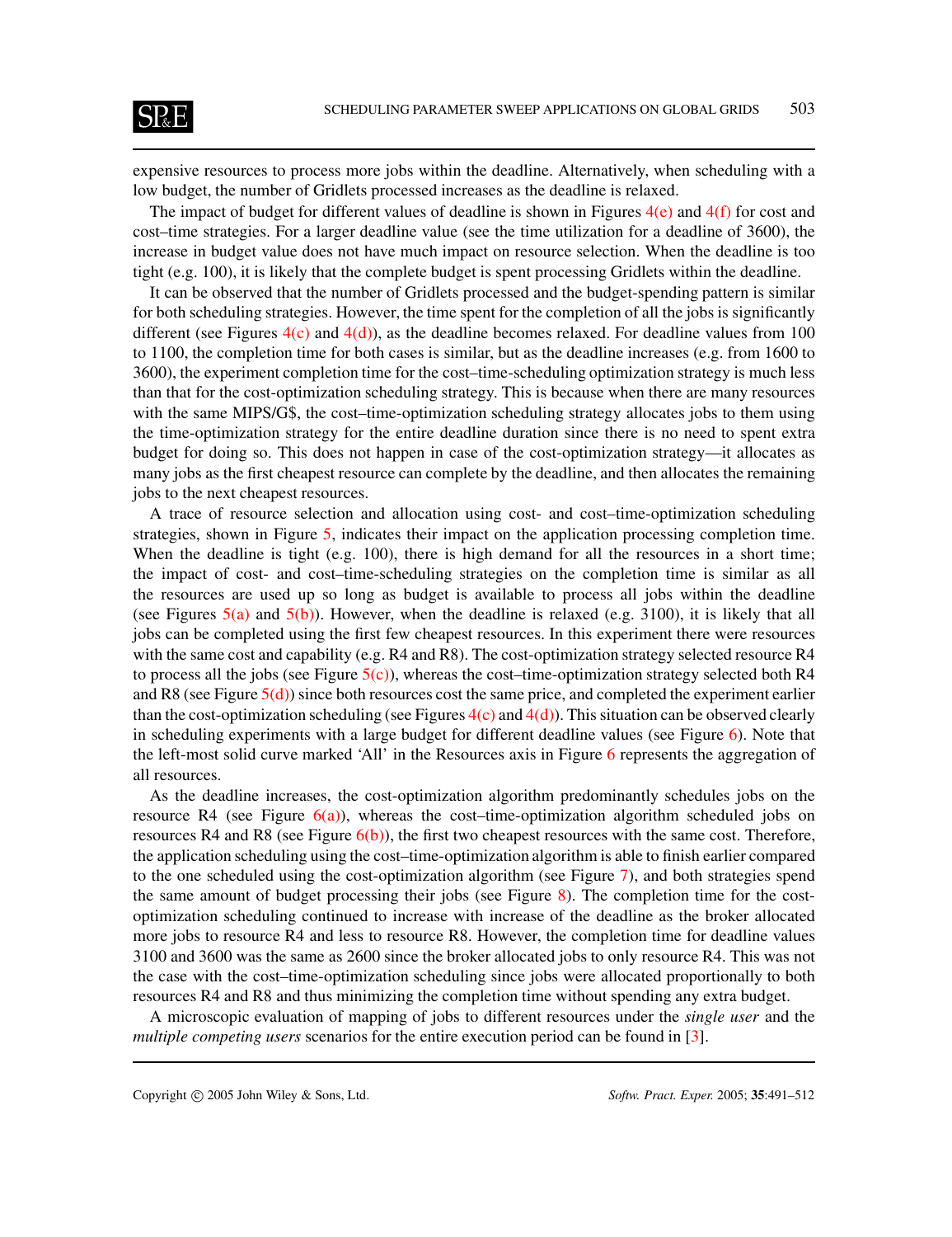<span id="page-13-1"></span>



Figure 5. The number of Gridlets processed and resources selected for different budget values with a long deadline value when scheduled using the cost- and cost–time-optimization algorithms: (a) cost optimization with a short deadline; (b) cost–time optimization and a short deadline; (c) cost optimization with a long deadline; (d) cost–time optimization with a long deadline.

#### <span id="page-13-0"></span>**6. EMPIRICAL EVALUATION—SCHEDULING ON THE WORLD-WIDE GRID TESTBED**

The aim of this empirical study is to demonstrate that it is feasible to implement and deploy the cost–time-optimization algorithm for scheduling applications on real Grid resources. The list of resources‡ used in application scheduling experiments drawn from the SC2002 Global Grid Testbed

Copyright  $\odot$  2005 John Wiley & Sons, Ltd.

<sup>‡</sup>The resources used in this empirical study are different from those simulated (reference) resources as they were either inaccessible due to middleware incompatibility problems (e.g. Globus Monitoring and Discovery System software is not backwards compatible), or, in some cases, we lost access due to change of access policies.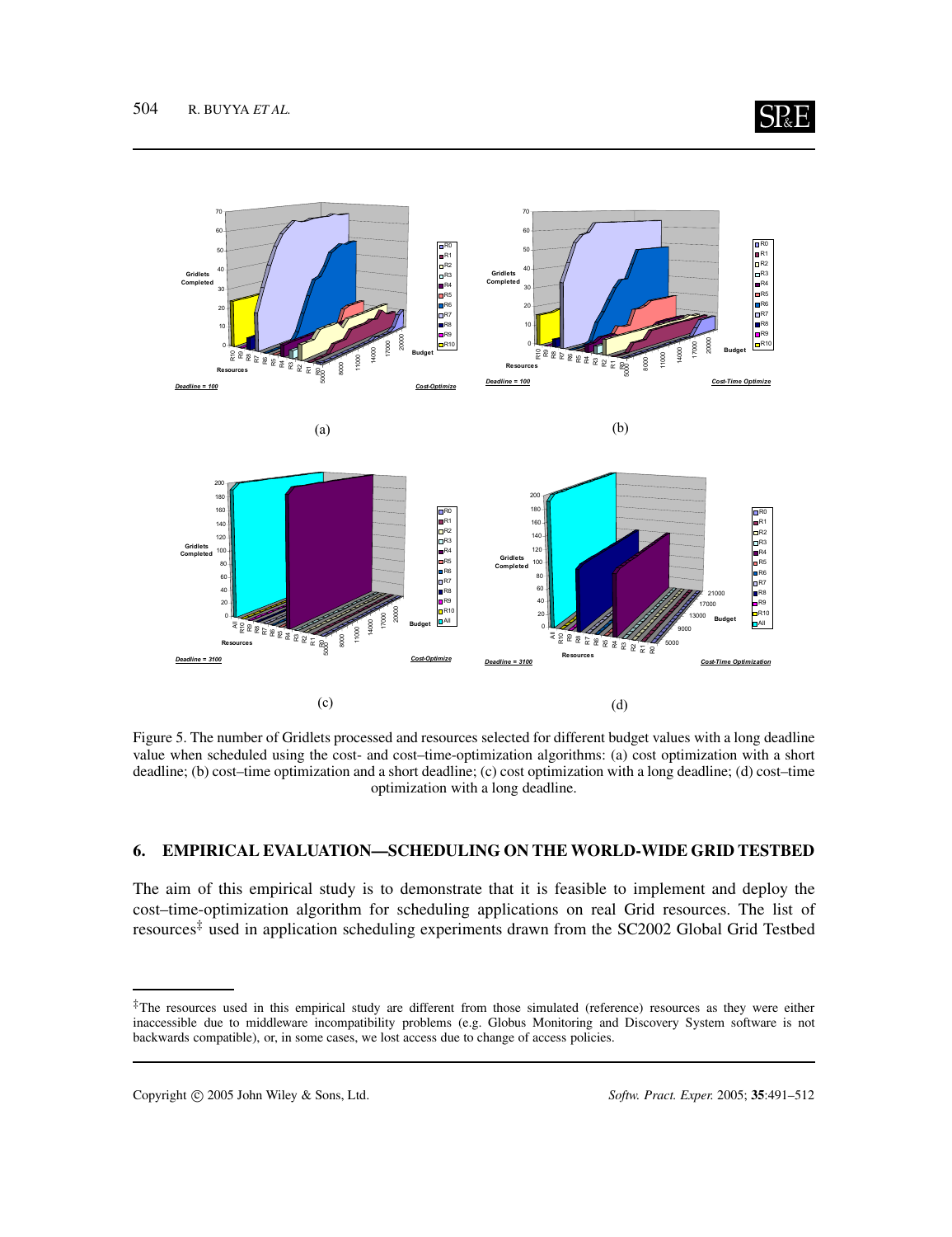

<span id="page-14-1"></span>

Figure 6. The number of Gridlets processed and resources selected for different deadline values with a high budget when scheduled using the cost- and cost-time-optimization algorithms: (a) resource selection in cost optimization scheduling when the budget is high; (b) resource selection in cost–time optimization scheduling when the budget is high.

<span id="page-14-0"></span>

Figure 7. The time spent for processing application jobs for different deadline constraints with a large budget when scheduled using the cost- and cost–time-optimization algorithms.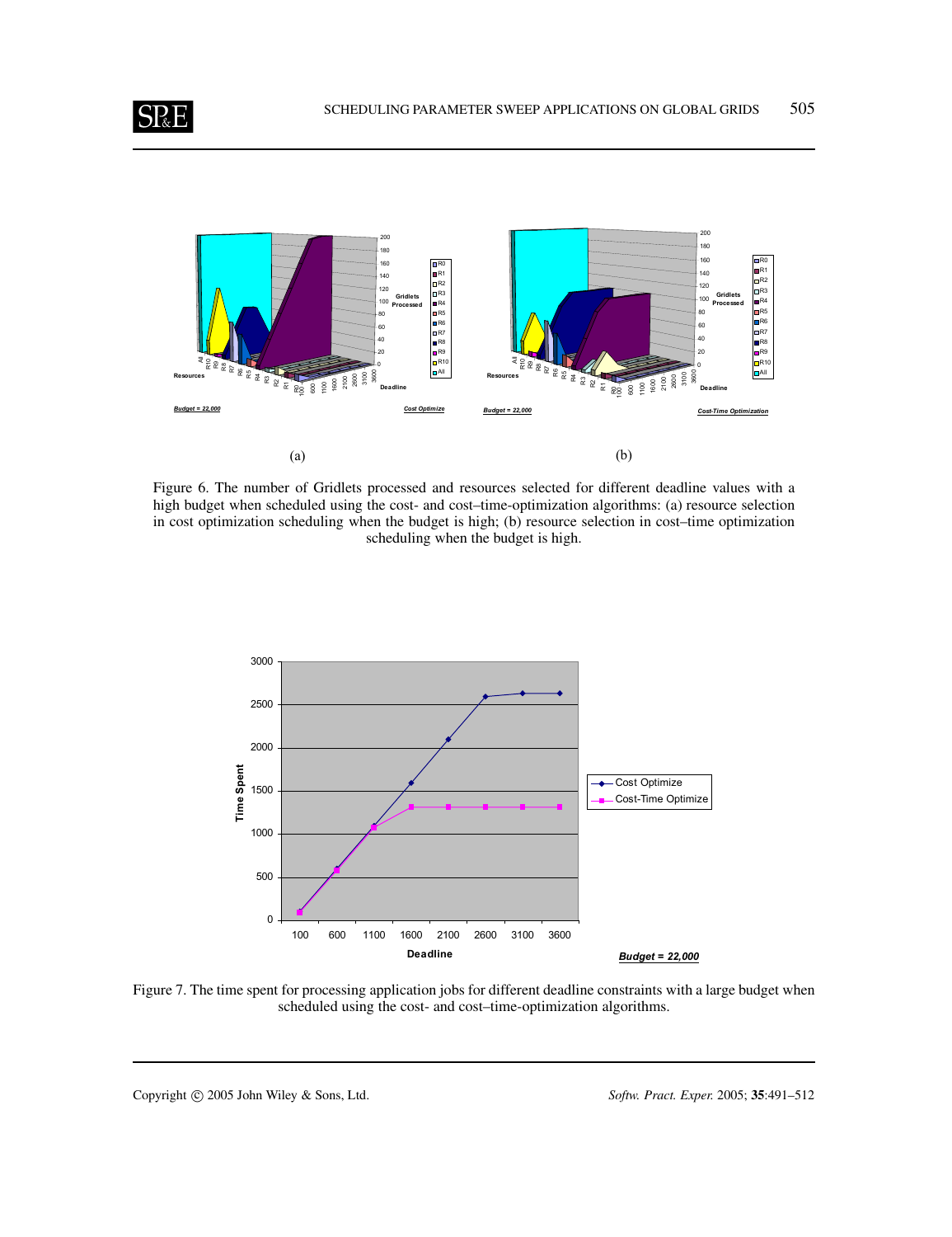<span id="page-15-0"></span>

Figure 8. The budget spent for processing application jobs for different deadline constraints with a large budget when scheduled using the cost- and cost–time-optimization algorithms.

Collaboration  $\lceil 39 \rceil$  and those of the WWG  $\lceil 3 \rceil$  is given in Table [II.](#page-16-0) As these distributed resources are shared among various users and no single user has control over allocation of resources, it is *impossible* to carry out *repeatable* and *comparable* evaluations as the availability of resources varies with time and there is no centralized control to create a stable environment. This situation has been noted in many early works [[11](#page-20-10)[,16](#page-20-14),[35\]](#page-21-8) and also in empirical results presented in the rest of the section.

The cost–time-optimization strategy has been *recently* implemented through the Gridbus [\[40\]](#page-21-12) scheduler, which was developed as a plug-in scheduler to the Nimrod-G broker using its APIs. The API implements a string-based protocol which allows a program to steer a computation through Nimrod, but in its own way rather than use the Nimrod scheduling algorithms. This way of testing experimental optimization strategies does not require Nimrod-G itself to be changed. Here, Nimrod-G performs resource discovery, selection using Gridbus schedule, and dispatching of jobs to a remote resource, starting and managing the execution of jobs and gathering the results back at the home node.

The costs shown in the Table [II](#page-16-0) for each node were assigned artificially for this experiment only. However, the scheduler would find out the cost of each node from the Grid Market Directory [\[41\]](#page-21-13) based on the GRACE trading protocols (commodity market models). Secure and remote access to all these resources is enabled through Globus middleware.

An experiment consisted of scheduling a parameter-sweep application for execution on the various nodes in our Grid testbed using Nimrod-G. The application used here is *calc*, a program that calculates mathematical functions based on the values of two input parameters. The first parameter, *length*, is an input to a mathematical function and the second parameter, *time base value*, indicates the expected calculation complexity in minutes plus 0–60 minutes. A plan file modeling this application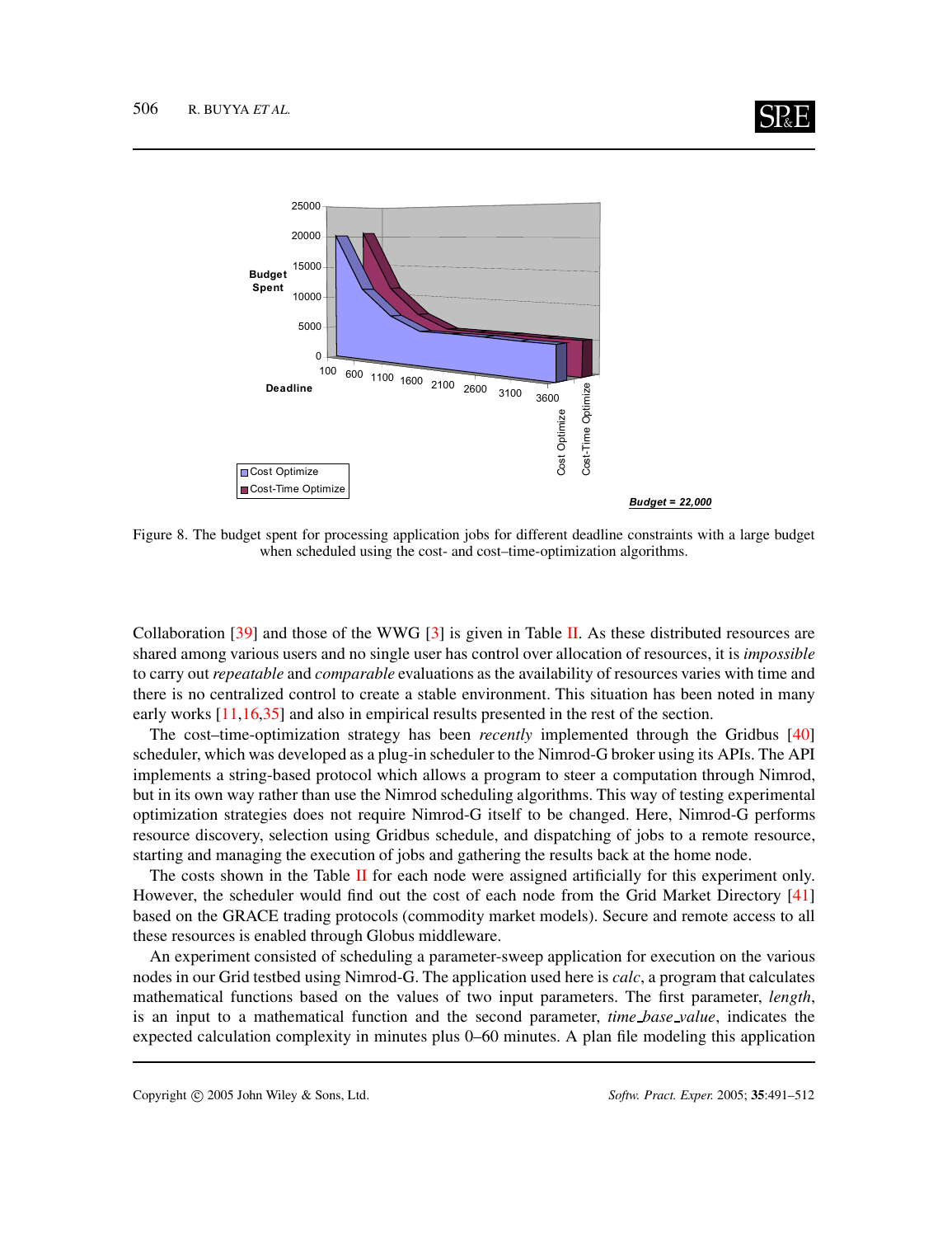| Organization             | Node details<br>(architecture, no. of nodes, hostname) | Cost<br>(G\$ per CPU sec)     |
|--------------------------|--------------------------------------------------------|-------------------------------|
| N*Grid Project Korea     | Linux Cluster, 24 nodes                                | 3                             |
|                          | node1001.gridcenter.or.kr                              |                               |
| Vrije Universiteit,      | Linux Cluster, 144 nodes                               | $\mathfrak{D}_{\mathfrak{p}}$ |
| <b>Netherlands</b>       | (32 available), fs0.das2.cs.vu.nl                      |                               |
| N*Grid Project Korea     | Linux Cluster, 16 nodes,                               |                               |
|                          | node2001.qridcenter.or.kr                              |                               |
| IIT, NRC, Canada         | IBM SP, 4 nodes,                                       |                               |
|                          | hpc76.ai.iit.nrc.ca                                    |                               |
| Department of Physics,   | Linux Cluster, 10 nodes,                               |                               |
| University of Melbourne, | lem.ph.unimelb.edu.au                                  |                               |
| Australia                |                                                        |                               |
| Cambridge University,    | Linux Cluster, 20 nodes,                               |                               |
| U.K.                     | herschel.amtp.cam.ac.uk                                |                               |
| MARCC, University of     | Linux Cluster, 8 nodes,                                |                               |
| Melbourne, Australia     | qnet01.hpc.unimelb.edu.au                              |                               |

<span id="page-16-0"></span>Table II. List of Grid resources used in the experimentation.

```
#Parameter definition
parameter length integer range from 1 to 200 step 1;
parameter time base alue integer default 10;
#Task definition
task definition
task main
        #Copy necessary executables depending on node type
        copy clac.SOS node:calc
        #Execute program with parameter values on remote node
        node:execute ./calc $length $time_base_value
        #Copy results file to use home node with jobname as extension
        copy node:output ./output.$jobname
endtask
```
Figure 9. Plan file for executing calc application using Nimrod-G parameter-specification language.

as a parameter sweep application using the Nimrod-G parameter-specification language is shown in Figure [9](#page-16-1). The first part defines parameters and the second part defines the task that is to be performed for each job. As the parameter *length* varies from values 1 to 200 in steps of 1, this plan file would create 200 jobs with input values from 1 to 200. To execute each job on a Grid resource, Nimrod-G copies the program executable to a Grid node, executes the program and finally copies the results back to the user home node and stores results in the output file with jobs number as file extension.

The experiments were carried out on 8 December 2002 between 10 a.m. and 1 p.m. Australian Eastern Daylight Time. The cost- and cost–time-optimization strategies were tried out and compared.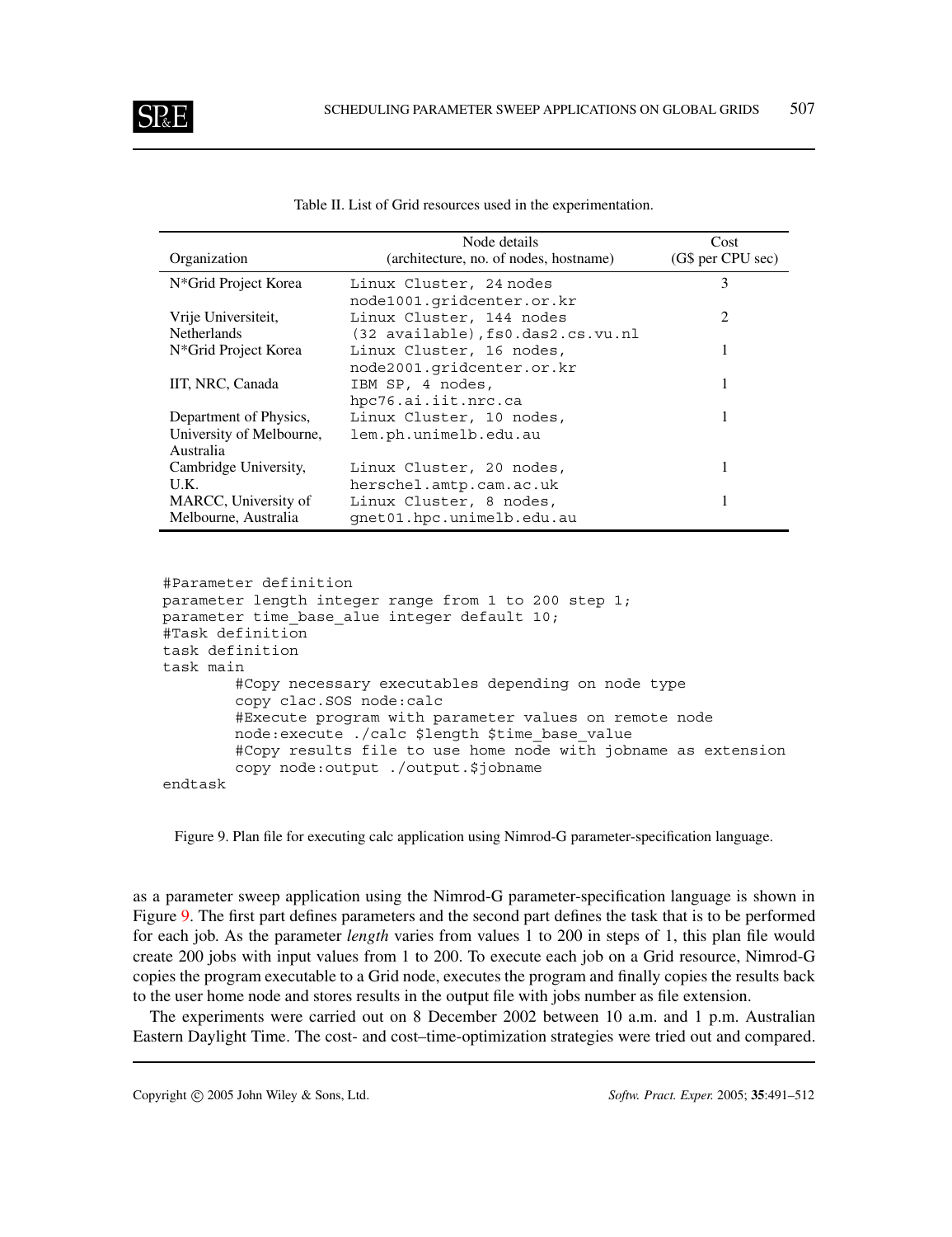<span id="page-17-1"></span>

| Scheduling strategy | Start time   | Completion time | Execution time<br>(min) | Budget consumed<br>(G\$) |
|---------------------|--------------|-----------------|-------------------------|--------------------------|
| Cost                | $10:00$ a.m. | $11:27$ a.m.    | 87                      | 188                      |
| Cost–time           | $11:40$ a.m. | $12:08$ p.m.    | 28                      | 277                      |

Table III. Summary of experiment statistics.

<span id="page-17-0"></span>

Figure 10. Cumulative graph of no. of jobs completed versus time for cost-optimization strategy.

All experiments were started with: deadline  $= 2$  hours, budget  $= 600$  G\$. The summary of the results of these experiments is given in Table [III](#page-17-1).

The graph in Figure [10](#page-17-0) shows cumulatively the number of jobs done against time taken. Here, we can see that the scheduler has allocated most of the jobs to the machine with the least cost per CPU cycle (i.e. hpc76.iit.nrc.ca). It does allocate some jobs to another machine (gnet01.hpc.unimelb.edu.au) so that the deadline can be achieved. Based on the performance of the first node, the scheduler realizes that it can finish the jobs within the deadline. Hence most of the jobs are allocated to the Canadian IBM-SP. Thus we see that given a fairly relaxed deadline, as in this case, the scheduler tries to execute the jobs in the least expensive way using the cost-optimization strategy.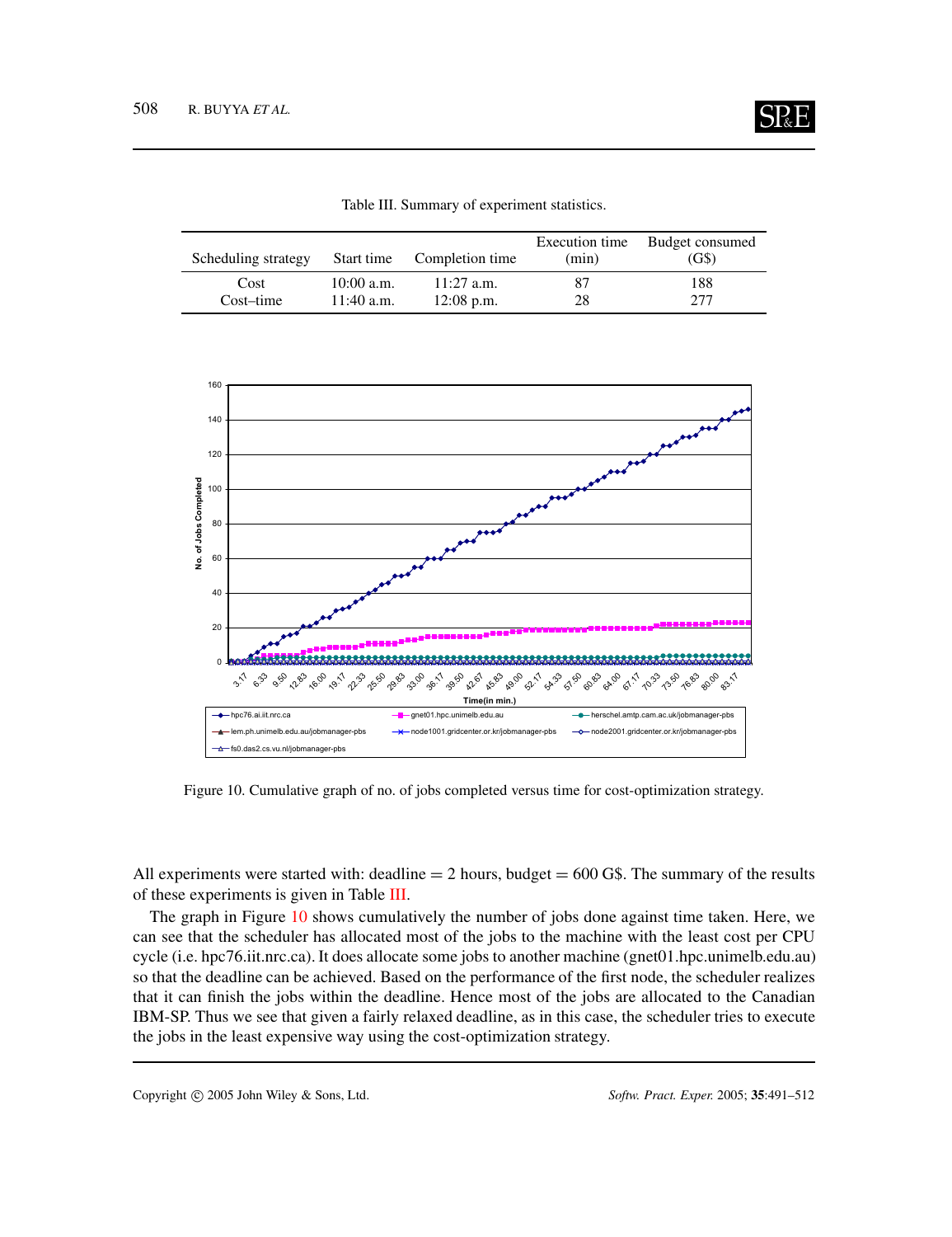

<span id="page-18-0"></span>

Figure 11. Cumulative graph of no. of jobs completed versus time for cost–cost-optimization.

The cumulative graph for cost–time optimization in Figure [11](#page-18-0) shows a different case. Here, most of the jobs are executed by the three least expensive machines (lem.ph.unimelb.edu.au, node2001.gridcenter.or.kr, hpc76.ai.nrc.ca). It can be seen that, as predicted by the simulation, the scheduler performs time optimization among the machines with the least costs, and hence the University of Melbourne Physics cluster is allocated the maximum number of jobs as it is the fastest among the cheapest. However, the scheduler does allocate some jobs in the beginning to other, more expensive machines as initially two of the cheaper machines (lem.ph.unimelb.edu.au and hpc76.ai.iit.nrc.ca) are slow to pick up jobs.

In terms of the budget spent during execution, there is a deviation between the results of simulation and the actual experimental results. Simulation predicts that with a relaxed deadline, the budget spent should nearly be the same for both the cost–time- and cost-optimization algorithms. However, in these experiments, the cost–time-optimization method is found to be more expensive than the costoptimization method (see Table  $III$ ). This is due to a huge variation in the availability of some of the Grid resources during the cost–time-optimization scheduling. For example, the Canadian IBM SP machine was able to process many jobs during the cost-optimization scheduling experiment, but the available processing capability had reduced during the cost–time-optimization. This impacted on the amount of budget that was being spent. If the least expensive machines had performed well in the beginning, the cost would have remained the same.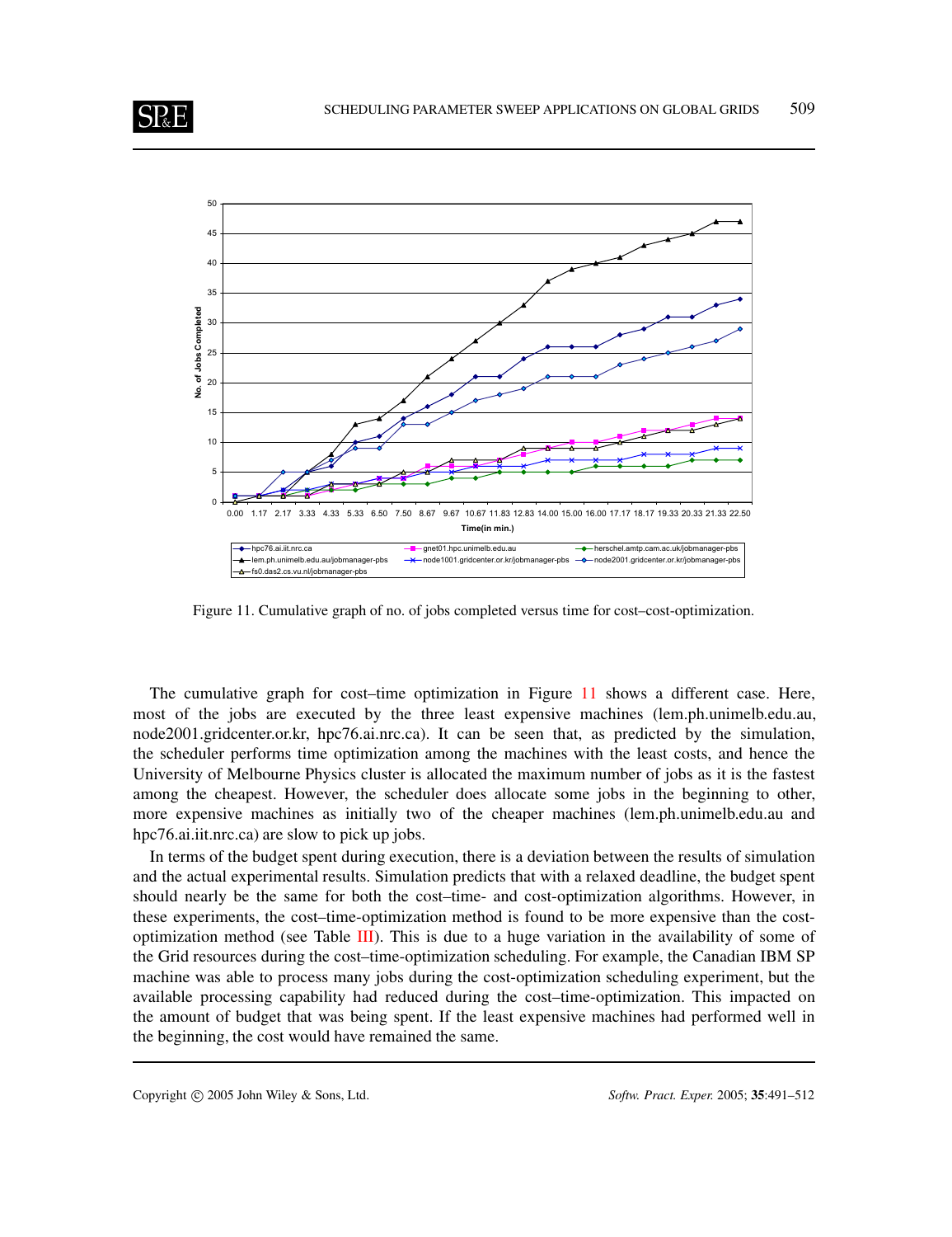# **7. SUMMARY AND CONCLUSION**

Computational Grids enable the sharing, discovery, selection, and aggregation of geographically distributed heterogeneous resources for solving large-scale applications. We proposed computational economy as a metaphor for managing the complexity that is present in the management of distributed resources and their allocation. It allows allocation of resources depending on the users' QoS requirements such as the deadline, budget, and optimization strategy. This paper proposed a new deadline- and budget-constrained scheduling algorithm called *cost–time optimization*. We developed a scheduling simulator using the GridSim toolkit and evaluated the new scheduling algorithm by comparing its performance and quality of service delivery with the cost-optimization algorithm.

When there are multiple resources with the same cost and capability, the cost–time-optimization algorithm schedules jobs on them using the time-optimization strategy for the deadline period. From the results of scheduling experiments for many scenarios with a different combination of deadline and budget constraints, we observe that applications scheduled using the *cost*–*time*-optimization algorithm are able to complete earlier than those scheduled using the cost-optimization algorithm, without incurring any extra expenses. This establishes the superiority of the new deadline- and budgetconstrained cost–time-optimization algorithm in scheduling jobs on global Grids. The cost–timeoptimization strategy has also been implemented in the Gridbus scheduler to demonstrate that it is feasible to implement and deploy the cost–time-optimization algorithm for scheduling applications on global Grids.

## **SOFTWARE AVAILABILITY**

The GridSim toolkit and the economic Grid broker simulator with source code can be downloaded from: http://www.gridbus.org/gridsim/.

The Nimrod-G broker can be downloaded from: http://www.csse.monash.edu.au/∼davida/nimrod/. The Gridbus broker can be downloaded from: http://www.gridbus.org/broker/.

#### **ACKNOWLEDGEMENTS**

We thank Rob Gray (DSTC) for his comments on improving the paper and Marcelo Pasin (Federal University of Santa Maria, Brazil) for his help in modeling resources with SPEC benchmark ratings. We would like to thank participants in the SC2002 Global Grid Testbed Collaboration for providing us with access to the resources that have made large-scale experiments possible.

We are grateful to the reviewers for their meticulous and constructive comments that helped us in improving the quality of this paper substantially.

#### **REFERENCES**

- <span id="page-19-1"></span>1. Foster I, Kesselman C (eds.). *The Grid: Blueprint for a Future Computing Infrastructure*. Morgan Kaufmann Publishers: San Francisco, CA, 1999.
- <span id="page-19-2"></span>2. Oram A. (ed.). *Peer-to-Peer: Harnessing the Power of Disruptive Technologies*. O'Reilly Press, 2001.
- <span id="page-19-0"></span>3. Buyya R. Economic-based distributed resource management and scheduling for Grid computing. *PhD Thesis*, Monash University, Melbourne, 2002.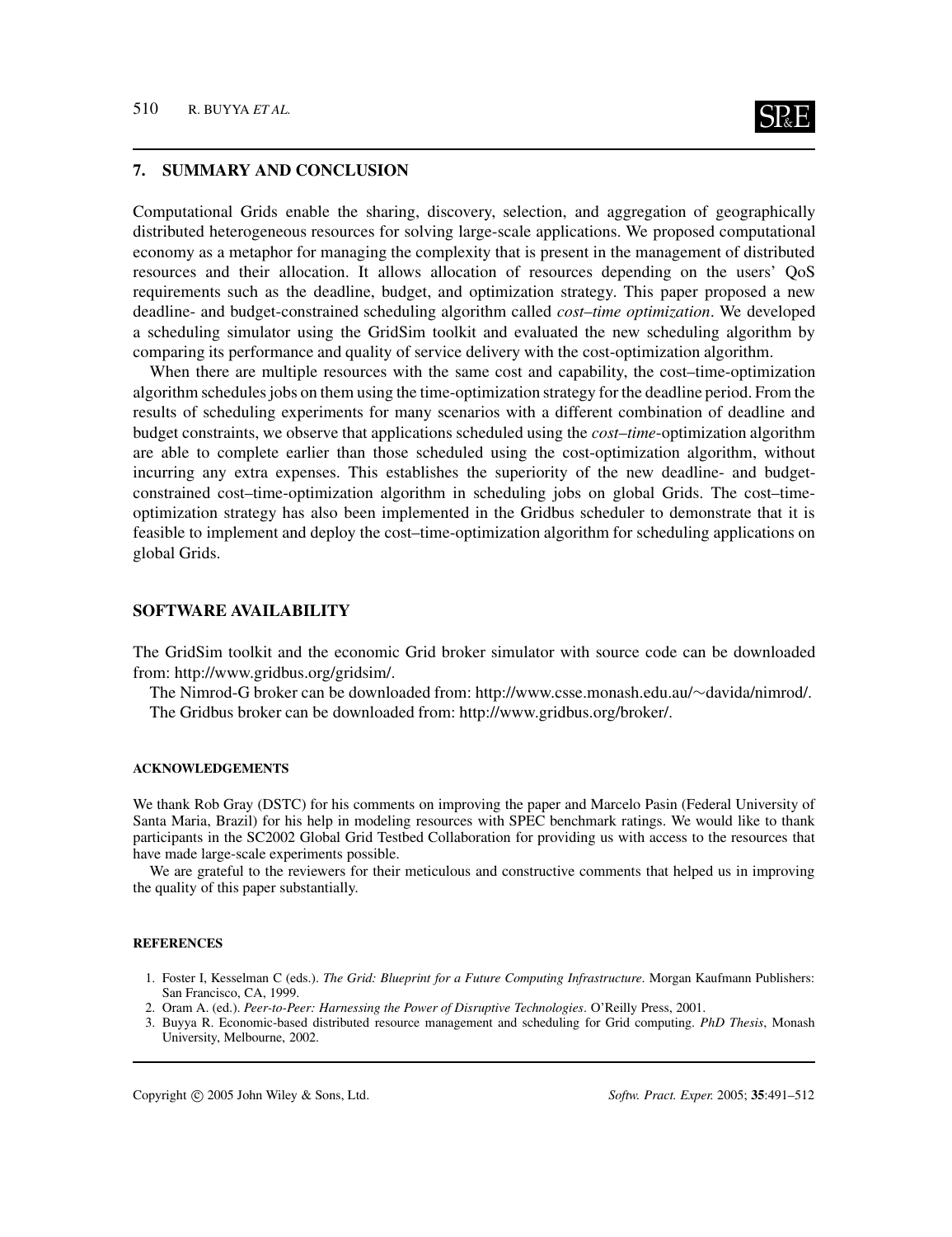

- <span id="page-20-2"></span>4. Abramson D, Giddy J, Kotler L. High performance parametric modeling with Nimrod/G: Killer application for the global Grid? *Proceedings of the International Parallel and Distributed Processing Symposium (IPDPS 2000)*. Cancun, Mexico, 1–5 May 2000. IEEE Computer Society Press: Los Alamitos, CA, 2000.
- <span id="page-20-0"></span>5. Buyya R, Abramson D, Giddy J. Nimrod/G: An architecture for a resource management and scheduling system in a global computational Grid. *Proceedings of the 4th International Conference and Exhibition on High Performance Computing in Asia-Pacific Region (HPC ASIA 2000)*, Beijing, China, May 2000. IEEE Computer Society Press: Los Alamitos, CA, 2000.
- 6. Buyya R, Abramson D, Giddy J. An economy driven resource management architecture for global computational power Grids. *Proceedings of the 2000 International Conference on Parallel and Distributed Processing Techniques and Applications (PDPTA 2000)*, Las Vegas, June 2000. CSREA Press, 2000.
- <span id="page-20-4"></span>7. Buyya R, Giddy J, Abramson D. An evaluation of economy-based resource trading and scheduling on computational power Grids for parameter sweep applications. *Proceedings of the 2nd International Workshop on Active Middleware Services (AMS 2000)*, Pittsburgh, PA, August 2000. Kluwer, 2000.
- <span id="page-20-3"></span>8. Casavant TL, Kuhl JG. A taxonomy of scheduling in general purpose distributed computing. *IEEE Transactions on Software Engineering* 1988; **14**(2).
- <span id="page-20-1"></span>9. Feitelson DG, Rudolph L (eds.). *Proceedings of the 5th IPPS/SPDP'99 Workshop Job Scheduling Strategies for Parallel Processing (JSSPP 1999)*, San Juan, Puerto Rico, April 1999 (*Lecture Notes in Computer Science*, vol. 1659). Springer: Heidelberg, 1999.
- <span id="page-20-5"></span>10. Buyya R, Branson K, Giddy J, Abramson D. The virtual laboratory: Enabling molecular modelling for drug design on the World Wide Grid. *Technical Report CSSE-103*, Monash University, 2001.
- <span id="page-20-10"></span>11. Buyya R, Murshed M. GridSim: A toolkit for the modeling and simulation of distributed resource management and scheduling for Grid computing. *Concurrency and Computation: Practice and Experience* 2002; **14**(13–15).
- <span id="page-20-9"></span>12. Litzkow M, Livny M, Mutka M. Condor—a hunter of idle workstations. *Proceedings of the 8th International Conference of Distributed Computing Systems*, June 1988. Editrice Compositori/Press: Bologna, Italy, 1988.
- <span id="page-20-7"></span>13. Frey J, Tannenbaum T, Foster I, Livny M, Tuecke S. Condor-G: A computation management agent for multi-institutional Grids. *Proceedings of the Tenth IEEE Symposium on High Performance Distributed Computing (HPDC10)*, San Francisco, CA, 7–9 August 2001.
- <span id="page-20-6"></span>14. Czajkowski K, Foster I, Karonis N, Kesselman C, Martin S, Smith W, Tuecke S. A resource management architecture for metacomputing systems. *Proceedings of the IPPS/SPDP '98 Workshop on Job Scheduling Strategies for Parallel Processing*. Springer, 1998.
- <span id="page-20-8"></span>15. Weissman J, Grimshaw A. A federated model for scheduling in wide-area systems. *Proceedings of the Fifth IEEE International Symposium on High Performance Distributed Computing (HPDC)*. Sage Publications: Thousand Oaks, CA, 1996.
- <span id="page-20-14"></span>16. Berman F, Wolski R. The AppLeS project: A status report. *Proceedings of the 8th NEC Research Symposium*, Germany, May 1997. Elsevier Press: Amsterdam, The Netherlands, 1997.
- <span id="page-20-11"></span>17. Casanova H, Kim M, Plank J, Dongarra J. Adaptive scheduling for task farming with Grid middleware. *The International Journal of High Performance Computing* 1999; **13**(3).
- <span id="page-20-19"></span>18. Hawick K *et al.* DISCWorld: An environment for service-based metacomputing. *Future Generation Computing Systems* 1999; **15**.
- <span id="page-20-15"></span>19. Chun B, Culler D. User-centric performance analysis of market-based cluster batch schedulers. *Proceedings of the 2nd IEEE International Symposium on Cluster Computing and the Grid (CCGrid 2002)*, Berlin, Germany, May 2002. CERN: Geneva, Switzerland, 2002.
- <span id="page-20-12"></span>20. Waldspurger C, Hogg T, Huberman B, Kephart J, Stornetta W. Spawn: A distributed computational economy. *IEEE Transactions on Software Engineering*, February 1992.
- 21. Hacker T, Thigpen W. Accounting models research group. *Global Grid Forum*.
- <span id="page-20-16"></span><span id="page-20-13"></span>http://www.gridforum.org/5 ARCH/ACCT.htm.
- 22. Wolski R, Plank J, Brevik J, Bryan T. Analyzing market-based resource allocation strategies for the computational Grid. *International Journal of High-performance Computing Applications* 2001; **15**(3).
- <span id="page-20-17"></span>23. Casanova H, Obertelli G, Berman F, Wolski R. The AppLeS parameter sweep template: User-level middleware for the Grid. *Proceedings of the IEEE SC 2000: International Conference Networking and Computing*, Dallas, TX, November 2000. TurboWorx: Shelton, CT, 2000.
- <span id="page-20-18"></span>24. Sato M, Nakada H, Sekiguchi S, Matsuoka S, Nagashima U, Takagi H. Ninf: A network based information library for global world-wide computing infrastructure. *Proceedings of the International Conference on High Performance Computing and Networking Europe (HPCN Europe)*, Vienna, Austria, 28–30 April 1997. IEEE Computer Society Press: Los Alamitos, CA, 1997.
- <span id="page-20-20"></span>25. Haritsa J, Carey MJ, Livny M. Earliest deadline scheduling for real-time database systems. *Proceedings of the Real-Time Systems Symposium*, 1991.
- 26. Biyabani S, Stankovic J, Ramamritham K. The integration of deadline and criticalness in hard real-time scheduling. *Proceedings of the Real-Time Systems Symposium*, 6–8 December 1998.